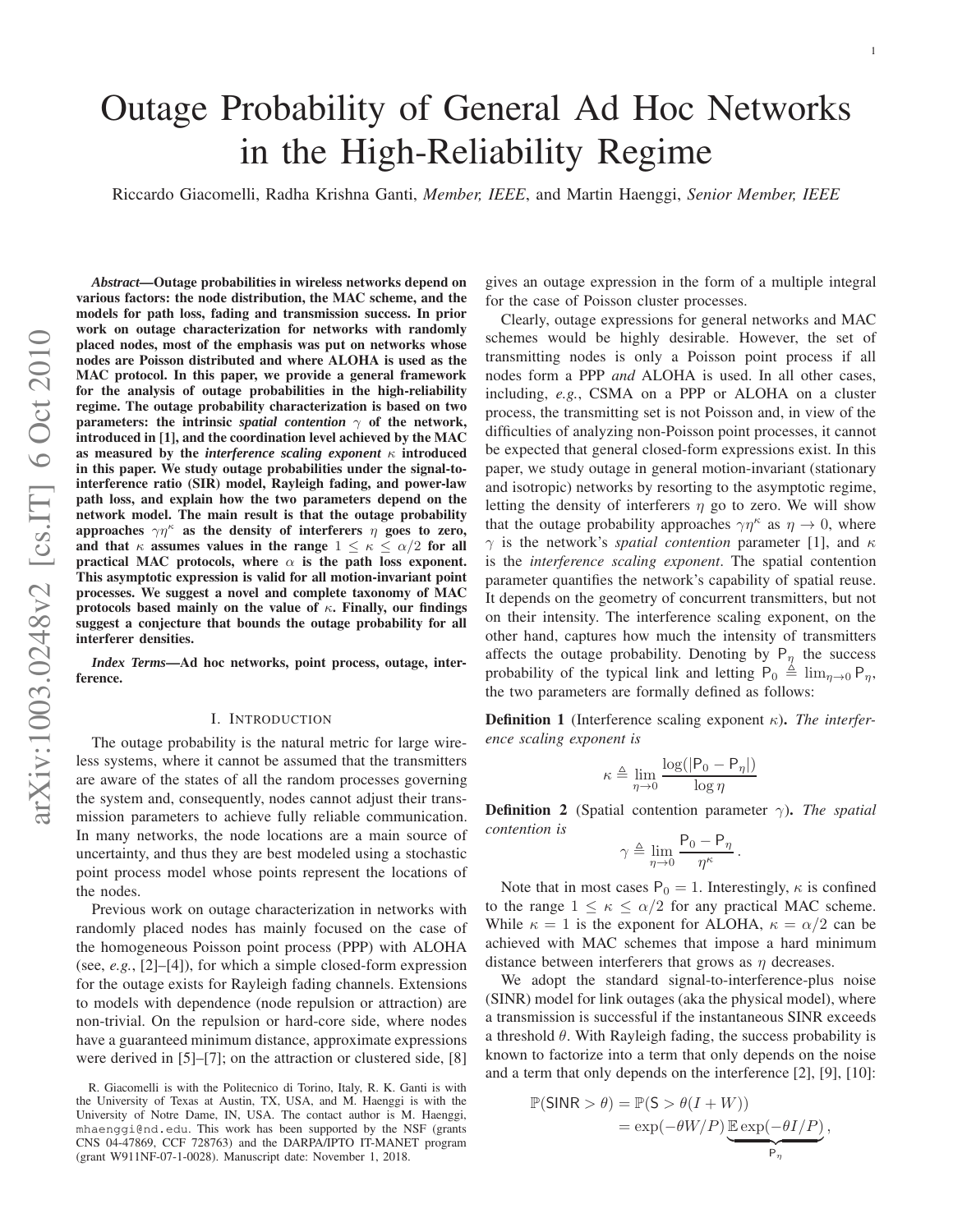where  $P$  is the transmit power,  $S$  the received signal power, assumed exponential with mean  $P$  (unit link distance),  $W$  the noise power, and I the interference (the sum of the powers of all non-desired transmitters). The first term is the noise term, the second one, denoted as  $P_n$ , is the Laplace transform of the interference, which does not depend on W or P.  $P_n$  is not affected by the transmit power  $P$ , since both interference I and desired signal strength  $S$  scale with  $P$ , and their ratio, the SIR, is independent of  $P$ . Since the first term is a pure point-to-point term that does not depend on the interference or MAC scheme we will focus on the second term. By "high reliability" we mean that  $P_n \approx 1$ , keeping in mind that the total success probability may be smaller due to the noise term, which can be made arbitrarily close to 1 by choosing a high transmit power.

Note that the fading model is a block fading model, *i.e.*, the SINR is not averaged over the fading process. This is justified in all cases except when nodes are highly mobile, data rates are low, packets are long, *and* wavelengths are short.

The rest of the paper is organized as follows: In Section II, we introduce the system model. Section III is the main analytical section, consisting of 3 theorems; the first theorem states the fundamental bounds on the interference scaling parameter  $\kappa$ , while the other two show how the lower and upper bounds can be achieved. Section IV presents examples, simulation results, and several extensions to the model, and Section V presents the proposed taxonomy of MAC schemes and conclusions, including a conjecture that provides general upper and lower bounds on the outage probability for all densities of interferers.

## II. SYSTEM MODEL

The nodes locations are modeled as a motion-invariant point process  $\Phi$  of density  $\lambda$  on the plane [11]–[13]. We assume that the time is slotted, and that at every time instant a subset of these nodes  $\Phi_{\eta}$ , selected by the MAC protocol, transmit. We constrain the MAC protocols to have the following properties:

- The MAC protocol has some tuning parameter  $0 \le \eta \le 1$ (for example the probability of transmission in ALOHA) so that the density of transmitters  $\lambda_t$  can be varied from 0 to  $\lambda$ .
- At every time instant the transmitting set  $\Phi_{\eta} \subset \Phi$  is itself a motion-invariant point process of density  $\lambda_t = \eta \lambda$ .

The transmitter set being a motion-invariant process is not a restrictive condition. In fact, any MAC protocol that is decentralized, fair and location-unaware results in a transmitter set that is motion-invariant. The ratio  $\eta \triangleq \lambda_t/\lambda$  denotes the fraction of nodes that transmit. Table I (at the end of Section IV) illustrates the values of  $\eta$  for different MAC protocols. The path-loss model, denoted by  $\ell(x) : \mathbb{R}^2 \setminus \{o\} \to \mathbb{R}^+$ , is a continuous, positive, non-increasing function of  $||x||$  and

$$
\int_{\mathbb{R}^2 \setminus B(o,\epsilon)} \ell(x) dx < \infty, \quad \forall \epsilon > 0,\tag{1}
$$

where  $B(o, r)$  denotes the ball of radius r around the origin o. We assume  $\ell(x)$  to be a power law in one of the forms:

1) Singular path loss model:  $||x||^{-\alpha}$ .

2) Bounded (non-singular) path loss model:  $(1 + ||x||^{\alpha})^{-1}$ or  $\min\{1, \|x\|^{-\alpha}\}.$ 

To satisfy the condition (1), we require  $\alpha > 2$  in all the above models.

Next, to specify the transmitter-receiver pair under consideration, select a node  $y \in \Phi_{\eta}$  and let it be the receiver of a virtual transmitter z at a distance such that  $\ell(y - z) = 1$ . Including the receiver y as part of the process  $\Phi_{\eta}$  allows to study the success probability at the receiver rather than at the transmitter and accounts for the spacing of the transmitters. The success probability obtained is a good approximation for *transmitterinitiated* MACs if  $||y - z||$  is small, since the interference power level at the receiver is approximately the same as the one at the transmitter if  $\lambda_t^{-1/2} \gg 1$ , which certainly holds for small  $\eta$ . The analysis in the subsequent sections does not change significantly if the positions of the transmitter and the receiver are interchanged (see Section IV-E). Furthermore, the transmission powers at all nodes are chosen to be identical, to isolate the effect of  $\eta$  on the success probability. Let S be the received power from the intended transmitter; since the fading is Rayleigh, S is exponentially distributed with unit mean. Let  $I(y)$  denote the interference at the receiver

$$
\mathbf{I}(y) = \sum_{\mathbf{x} \in \Phi_{\eta}} \mathbf{h}_{\mathbf{x}} \ell(\|\mathbf{x} - y\|),\tag{2}
$$

where  $h_x$  is iid exponential fading with unit mean. Without loss of generality, we can assume that the virtual receiver is located at  $y = 0$  and hence the probability of success is given by

$$
\mathsf{P}_{\eta} \triangleq \mathbb{P}^{\mathsf{!o}}\left(\frac{\mathsf{S}}{\mathsf{I}(o)} \ge \theta\right), \quad \theta > 0,\tag{3}
$$

where  $\mathbb{P}^{\cdot}$  is the reduced Palm probability of  $\Phi_{\eta}$ . The Palm probability of a point process is equivalent to a conditional probability, and  $\mathbb{P}^{l_o}$  denotes the probability conditioned on there being a point of the process at the origin but not including the point (the point at the origin is the receiver, which of course does not contribute to the interference). Since S is exponentially distributed, the success probability is given by

$$
P_{\eta} = \mathbb{E}^{!o} \exp(-\theta \mathbf{I}), \qquad (4)
$$

where for notational convenience we have used I to denote  $I(o)$ . We will use the standard asymptotic notation  $O(·), o(·),$  $\Omega(\cdot)$ ,  $\Theta(\cdot)$ , and  $\sim$ , always taken as  $\eta \to 0$  (unless otherwise noted).

## III. OUTAGE PROBABILITY SCALING AT LOW INTERFERER **DENSITY**

## *A. General result*

In this section we show that for a wide range of MAC protocols,

$$
\mathsf{P}_{\eta} \sim 1 - \gamma \eta^{\kappa}, \quad \eta \to 0. \tag{5}
$$

While the spatial contention  $\gamma$  depends on  $\theta$ ,  $\alpha$ , and the MAC scheme, the interference scaling exponent  $\kappa$  depends on  $\alpha$  and the MAC, but not on  $\theta$ . When  $\Phi$  is a homogeneous Poisson point process (PPP) of intensity 1, for example, and ALOHA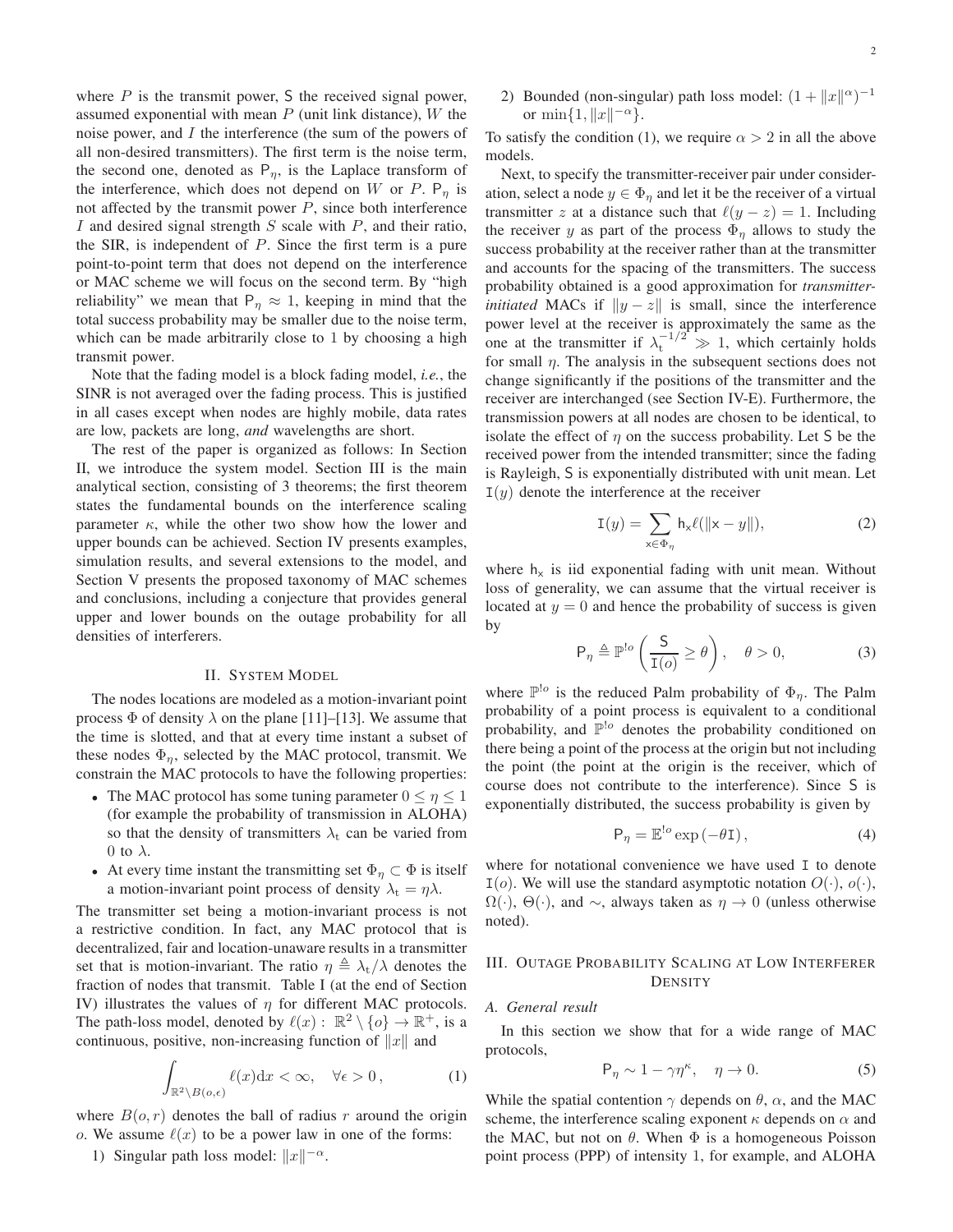with parameter  $\eta \leq 1$  is used as the MAC, the success probability is [2]

$$
\mathsf{P}_{\eta} = \exp\left(-\eta \int_{\mathbb{R}^2} \frac{1}{1 + \theta^{-1} \ell(x)^{-1}} \mathrm{d}x\right). \tag{6}
$$

Hence for small  $n$ ,

$$
P_{\eta} \sim 1 - \eta \underbrace{\int_{\mathbb{R}^2} \Delta(x) dx}_{\gamma},
$$

where

$$
\Delta(x) = \frac{1}{1 + \theta^{-1} \ell(x)^{-1}}.
$$
 (7)

Hence  $\kappa = 1$  for a PPP with ALOHA. The parameter  $\kappa$ indicates the gain in link performance when the density of transmitters is decreased. More precisely if  $\kappa > 1$ , it is easy to observe that

$$
\frac{\mathrm{dP}_{\eta}}{\mathrm{d}\eta}\Big|_{\eta=0} = 0.
$$

So for  $\kappa > 1$ , the network can accommodate a certain density of interferers with negligible effect on the outage, while for  $\kappa = 1$ , when increasing the density from 0 to d $\eta$ , the success probability decreases by  $\gamma d\eta$ .

We begin by proving that the exponent  $\kappa$  cannot take arbitrary values. Let  $\mathcal{K}_{\eta}(B), B \subset \mathbb{R}^2$ , denote the second-order reduced moment measure, defined as the expected number of points of  $\Phi_n$  in B, given that there is a point at the origin but not counting that point, normalized by the density of the process:

$$
\mathcal{K}_{\eta}(B) \triangleq \lambda_{\mathbf{t}}^{-1} \mathbb{E}^{\mathsf{!o}} \sum_{\mathbf{x} \in \Phi_{\eta}} \mathbf{1}(\mathbf{x} \in B).
$$

Alternatively,  $\mathcal{K}_\eta$  can be expressed as

$$
\mathcal{K}_{\eta}(B) = \lambda_{\mathrm{t}}^{-2} \int_{B} \rho_{\eta}^{(2)}(x) \mathrm{d}x,
$$

where  $\rho_{\eta}^{(2)}(x)$  is the second-order product density of  $\Phi_{\eta}$ [11], [12]. For motion-invariant point processes,  $\rho^{(2)}(x)$  is a function of ||x|| only, so we may use  $\rho^{(2)}(r)$  instead, for  $r \in \mathbb{R}^+$ . Intuitively  $\rho^{(2)}(r) dxdy$  represents the probability of finding two points of the process located at  $x$  and  $y$  with  $||x - y|| = r$ . The second-order measure  $\mathcal{K}_n(B)$  is a positive and positive-definite (PPD) measure [12], and hence it follows that

$$
\mathcal{K}_{\eta}(B+x) < C_B(\eta), \quad \forall x \in \mathbb{R}^2,\tag{8}
$$

whenever  $\mathcal{K}_n(B) < \infty$ , where  $C_B(\eta) < \infty$  is a constant that does not depend on x. Specializing  $\mathcal{K}_n(B)$  to the case of a disk centered at the origin, we obtain Ripley's K-function, defined as  $K_{\eta}(R) = \mathcal{K}_{\eta}(B(o, R))$ , which, when multiplied by  $\lambda_t$ , denotes the average number of points in a ball of radius R conditioned on there being a point at the origin but not counting it. The K-function is often more convenient to use and sufficient to characterize second-order statistics relevant for motion-invariant point process. For a Poisson point process  $K_{\eta}(R) = \pi R^2$ , and for any stationary point process,  $K_{\eta}(R) \sim$  $\pi R^2$  as  $R \to \infty$  [11].

**Theorem 1** (Bounds on the interference scaling exponent  $\kappa$ ). *Any slotted MAC protocol that results in a motion-invariant transmitter set of density* η *such that*<sup>1</sup> *,*

$$
\lim_{\eta \to 0} \mathcal{K}_{\eta}(S_1) < \infty, \quad \text{where } S_1 = [0, 1]^2, \qquad \text{(C.1)}
$$

*has the interference scaling exponent*

 $1 \leq \kappa$ .

*If for the MAC protocol there exists a* R > 0 *such that*

$$
\lim_{\eta \to 0} \eta K_{\eta} (R \eta^{-1/2}) > 0, \qquad (C.2)
$$

*then*

$$
\kappa \leq \alpha/2.
$$

Proof: See Appendix A.

*Discussion of the conditions:*

1) For a set  $B \subset \mathbb{R}^2$ , let  $\Phi(B)$  denote the number of points of  $\Phi \cap B$ . Using a similar argument as in the proof, it is easy to observe that

$$
\mathbb{E}^{!o}[\Phi(B(o,R))] = \lambda \eta \mathcal{K}_{\eta}(B(o,R)) < \lambda \eta[\pi R^2] \mathcal{K}_{\eta}(S_1).
$$

Condition (C.1) states that  $\lim_{\eta \to 0} \mathcal{K}_{\eta}(S_1) < \infty$ , which implies

$$
\mathbb{E}^{!o}[\Phi(B(o, \eta^{-a})] \to 0 \quad \text{for } a < 1/2.
$$

(C.1) implies that the average number of points in a ball of radius  $R_{\eta} = \eta^{-a}$ ,  $a < 1/2$ , goes to zero as the density tends to zero. This condition is violated when the average nearest-interferer distance remains constant with decreasing density  $\eta$ . For example consider a cluster point process with cluster density  $\eta$  and a constant mean number of nodes per cluster (see Subsection IV-C2 for a detailed discussion of this example). In this case, Condition (C.1) is violated.

2) Since  $\lambda \eta K_{\eta} (R \eta^{-1/2})$  is the average number of points in a ball of radius  $R\eta^{-1/2}$ , Condition (C.2) requires the number of points inside a ball of radius  $R\eta^{-1/2}$ to be greater than zero. By the sphere-packing argument, in any stationary point process of density  $\lambda$ , the probability that the nearest neighbor is within a distance  $\sqrt{\frac{2}{\sqrt{3}}\lambda^{-1/2}}$  is greater than zero. In other words, the probability of the event that all the nearest neighbors are further away than  $1.075\eta^{-1/2}$  is zero. Hence  $\eta \lambda K_{\eta} (R \eta^{-1/2}) > 0$ , where  $R = \sqrt{\frac{2}{\sqrt{3}}}$  $\frac{1}{3}$ . But this does not strictly satisfy Condition (C.2) which requires the *limit* to be greater than zero. Except possibly for pathological cases<sup>2</sup>, this condition is generally valid since the nearest-neighbor distance scales (at most) like  $\eta^{-1/2}$  when the point process has density  $\eta \lambda$ . So, while Condition (C.1) requires the nearest-interferer distance to increase with decreasing  $\eta$ , Condition (C.2) requires an interferer to be present at a distance  $\Theta(\eta^{-1/2})$ .

<sup>1</sup>See the discussion after the proof.

<sup>&</sup>lt;sup>2</sup>We are not aware that any such case exists.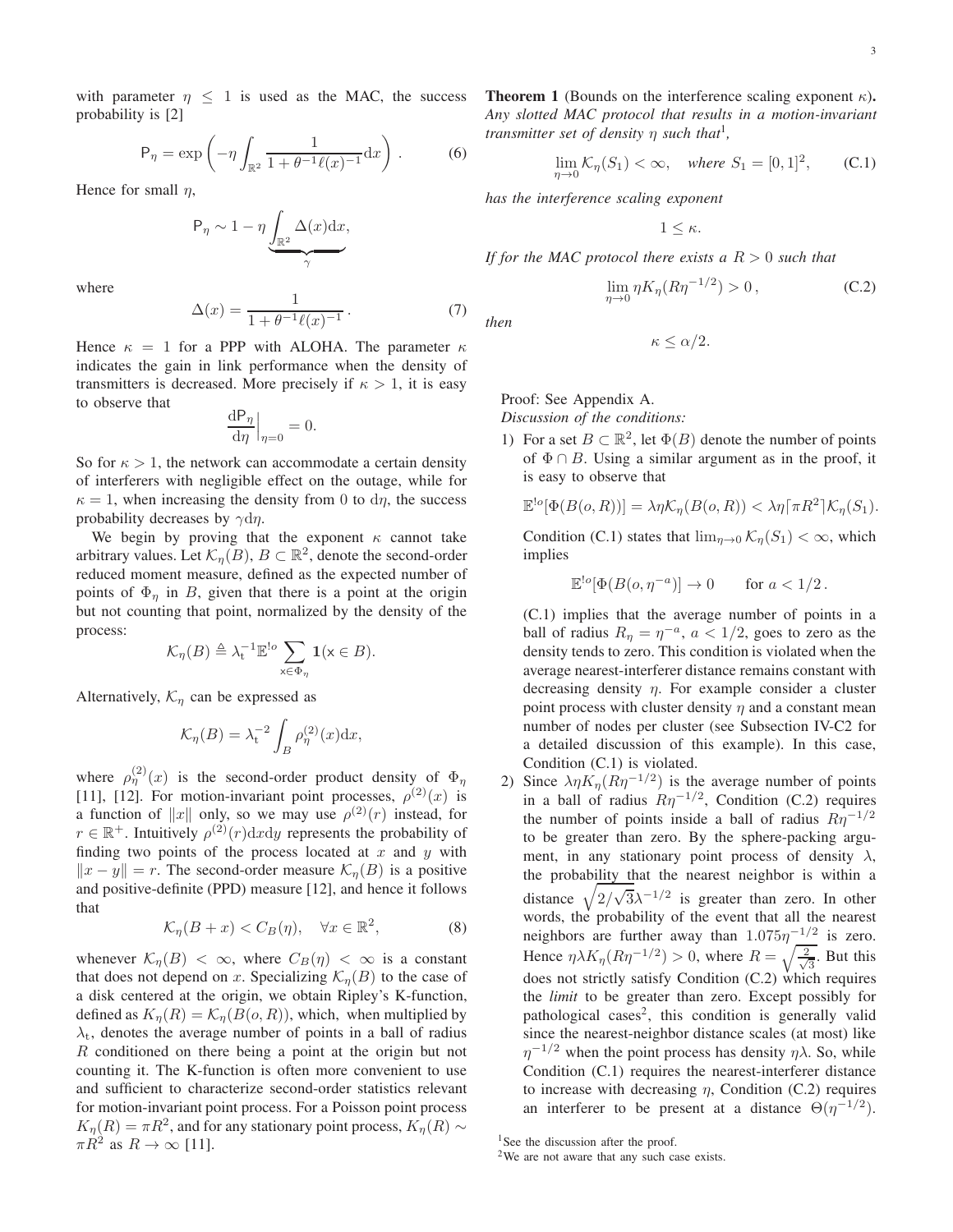Any MAC that schedules the nearest interferer at an average distance that scales with  $\eta^{-1/2}$  satisfies these two conditions, and in this case,  $1 \leq \kappa \leq \alpha/2$ .

3) Indeed if Condition (C.1) is violated then

$$
\mathsf{P}_0 \triangleq \lim_{\eta \to 0} \mathsf{P}_\eta < 1.
$$

Based on this discussion, we can define the class of *reasonable* MAC schemes:

**Definition 3.** *A* reasonable *MAC scheme is a MAC scheme for which Conditions* (C.1) *and* (C.2) *hold.*

Theorem 1 implies that for all reasonable MAC schemes,  $1 \leq \kappa \leq \alpha/2$ . A MAC scheme for which  $\lim_{n\to 0} P_n < 1$ would clearly be unreasonable—it would defeat the purpose of achieving high reliability as the density of interferers is decreased.

## *B.* Achieving the boundary points  $\kappa = 1$  and  $\kappa = \alpha/2$

In this section, we provide exact conditions on the MAC protocols which achieve the boundary points  $\kappa = 1$  and  $\kappa = \alpha/2$ . ALOHA is a simple MAC protocol, and its fully distributed nature makes it very appealing. As shown before Poisson distribution of transmitters with ALOHA as the MAC protocol has  $\kappa = 1$ . ALOHA with parameter  $\eta$  leads to independent thinning of  $\Phi$ , and the resultant process has an average nearest-neighbor distance that scales like  $1/\sqrt{\eta\lambda}$ . Independent thinning of a point process does not guarantee that there is no receiver within a distance  $R = c/\sqrt{n\lambda}$ ,  $c < 1$ , as  $\eta \rightarrow 0$ . If suppose there are *n* points originally in the ball  $B(o, R)$ , the probability that none of the points are selected by ALOHA is  $(1 - \eta \lambda)^n$ . So although ALOHA with parameter  $\eta$  guarantees an average nearest-neighbor distance  $(\eta \lambda)^{-1/2}$ , there is a finite probability  $1 - (1 - \eta \lambda)^n$  that the ball  $B(o, R)$ is not empty. So essentially ALOHA leads to a *soft* minimum distance proportional to  $(\eta \lambda)^{-1/2}$ , and as we state in the following theorem, results in  $\kappa = 1$  for any network with ALOHA.

**Theorem 2** (Achieving  $\kappa = 1$ ). Let the MAC scheme be *ALOHA with transmit probability* η*. If*

$$
\int_{\mathbb{R}^2} \int_{\mathbb{R}^2} \rho^{(3)}(x, y) \Delta(x) \Delta(y) \mathrm{d}x \mathrm{d}y < \infty,\qquad \text{(C.3)}
$$

*the outage probability satisfies*

$$
\mathsf{P}_{\eta} \sim 1 - \gamma \eta, \quad \eta \to 0,\tag{9}
$$

*where*

$$
\gamma = \lambda^{-1} \int_{\mathbb{R}^2} \rho^{(2)}(x) \Delta(x) \mathrm{d}x.
$$
 (10)

 $\rho^{(3)}(x,y)$  denotes the third-order product density [11], [12], *[14] of the point process* Φ*.*

*Proof:* For ALOHA, the resulting transmitter process  $\Phi_n$ 

is an independently thinned version of  $\Phi$ . From (4) we obtain

$$
P_{\eta} = \mathbb{E}^{!o} \exp \left(-\theta \sum_{x \in \Phi_{\eta}} h_{x} \ell(x)\right)
$$
  

$$
= \mathbb{E}^{!o} \exp \left(-\theta \sum_{x \in \Phi} h_{x} \ell(x) \mathbf{1}(x \in \Phi_{\eta})\right).
$$

Since  $h_x$  is exponential,

$$
\mathsf{P}_{\eta} = \mathbb{E}^{!o} \prod_{\mathsf{x} \in \Phi} \frac{1}{1 + \theta \mathbf{1}(\mathsf{x} \in \Phi_{\eta}) \ell(\mathsf{x})}.
$$
 (11)

It is easy to observe that

$$
\frac{1}{1+\theta\mathbf{1}(\mathsf{x}\in \Phi_\eta)\ell(\mathsf{x})}=\frac{\mathbf{1}(\mathsf{x}\in \Phi_\eta)}{1+\theta\ell(\mathsf{x})}+1-\mathbf{1}(\mathsf{x}\in \Phi_\eta).
$$

Averaging over the ALOHA MAC yields

$$
\mathbb{E}\left[\frac{1}{1+\theta\mathbf{1}(\mathsf{x}\in\Phi_{\eta})\ell(\mathsf{x})}\right] = 1 - \eta\Delta(\mathsf{x})
$$

Hence we obtain

$$
P_{\eta} = \mathbb{E}^{!o} \left[ \prod_{x \in \Phi} 1 - \eta \Delta(x) \right]
$$

$$
= \mathcal{G}^{!o} \left[ 1 - \eta \Delta(\cdot) \right],
$$

where  $\mathcal{G}^{\text{!o}}$  is the reduced probability generating functional. Proceeding as in [12, Thm. 9.6.5], it follows that

$$
\mathsf{P}_{\eta} = 1 - \eta \lambda^{-1} \int_{\mathbb{R}^2} \rho^{(2)}(x) \Delta(x) \mathrm{d}x + o(\eta),
$$

when  $(C.3)$  is satisfied.

 $\eta$ 

 $\sum_{x \in \Phi} \Delta(x)$ . It plays a similar role as the third moment Condition (C.3) essentially bounds the second moment of constraint in the Berry-Esséen theorem.

In the previous theorem, we characterized the scaling law for ALOHA, where only the *average* distance to the nearest interferer scales as  $\eta^{-1/2}$ . We now consider the MAC protocols in which the nearest interferer distance scales as  $\eta^{-1/2}$  *almost surely*. For example, a TDMA scheme in which the distance between the nearest transmitters scale like  $\eta^{-1/2}$  falls into this category. Figures 1 and 2 illustrate two different TDMA scheduling schemes on a lattice network. In the scheme in Figure 1, we observe that  $\rho_{\eta}^{(2)}(x/\sqrt{\eta}) = 0$  for  $x < 1$ , while this is not the case in the modified TDMA scheme in Figure 2. More precisely, it is easy to observe that the minimum-distance criterion

$$
\lim_{\eta \to 0} \int_0^\infty \eta^{-2} \rho_\eta^{(2)} (r \eta^{-1/2}) r^{1-\alpha} dr < \infty.
$$
 (12)

holds in the TDMA scheme illustrated in Figure 1 but not in the alternative *unreasonable* TDMA of Figure 2. The factor  $\eta^{-2}$  in front of the second-order product density is required since  $\rho_{\eta}^{(2)}(x)$  scales as  $\eta^2$ . In the first TDMA scheme, we also observe that the resulting transmitter process is self-similar if both axes are scaled by  $\eta^{-1/2}$ . In contrast, in the unreasonable TDMA version, the nearest-interferer distance stays constant with decreasing  $n$ .

Next we state the conditions for  $\kappa = \alpha/2$ .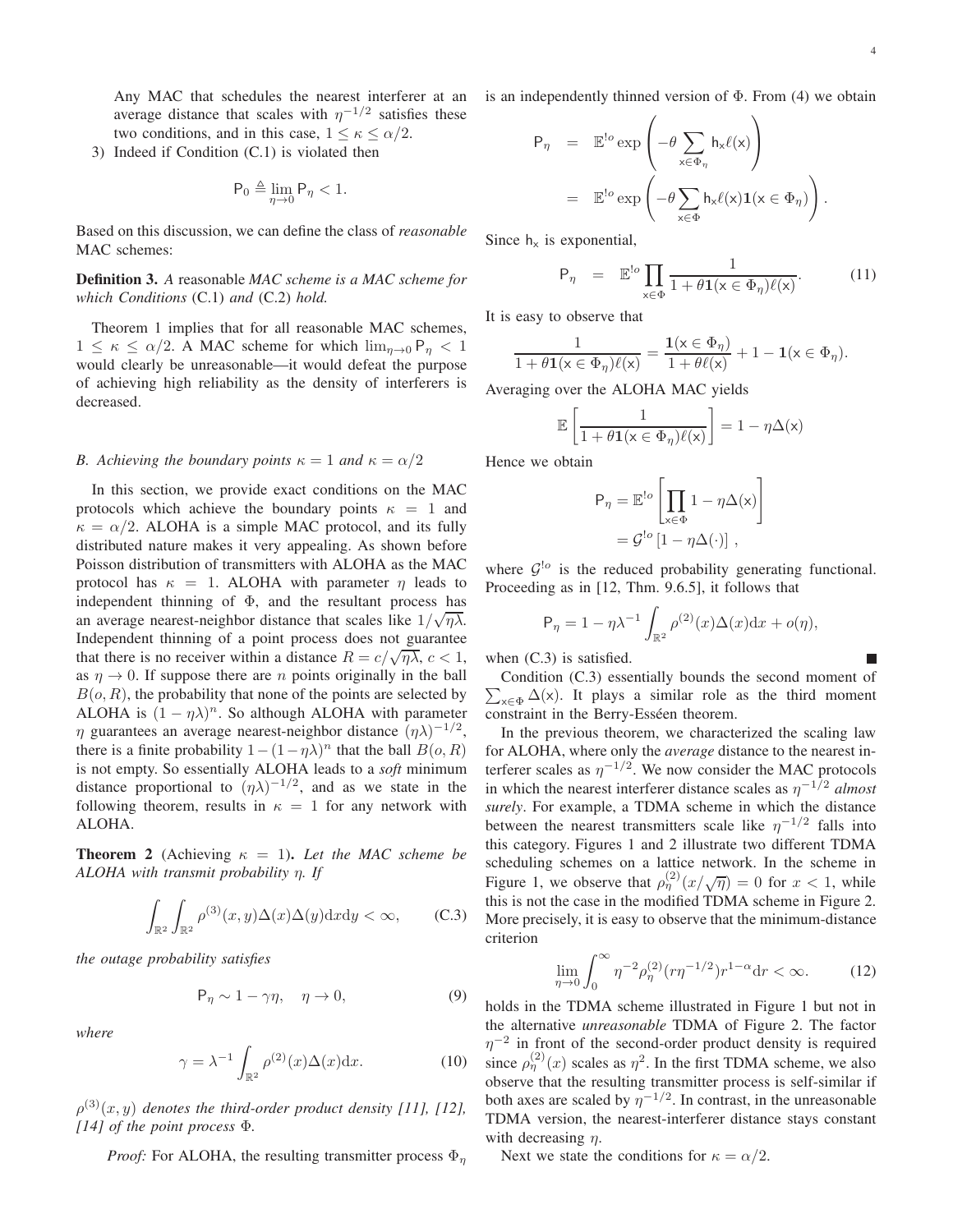

Fig. 1. *Reasonable* TDMA on a two-dimensional lattice  $\mathbb{Z}^2$  for  $\eta = 1/9$  and  $\eta = 1/16$ . In this arrangement, the nearest interferer is at distance  $\eta^{-1/2}$ .

**Theorem 3** (Achieving  $\kappa = \alpha/2$ ). *Consider a motioninvariant point process* Φ *and a MAC protocol for which the following three conditions are satisfied:*

$$
\gamma \triangleq \lim_{\eta \to 0} \theta \lambda^{-1} \eta^{-\alpha/2 - 1} \int_{\mathbb{R}^2} \ell(x) \rho_{\eta}^{(2)}(x) dx \in (0, \infty) \quad (C.4)
$$

$$
\int_{\mathbb{R}^2} \ell^2(x) \rho_{\eta}^{(2)}(x) dx = o(\eta^{\alpha/2+1})
$$
\n(C.5)

$$
\int_{\mathbb{R}^2} \ell(x)\ell(y)\rho_{\eta}^{(3)}(x,y)\mathrm{d}x\mathrm{d}y = o(\eta^{\alpha/2+1})
$$
\n(C.6)

*Then*

$$
\lim_{\eta\to 0}\frac{1-{\sf P}_{\eta}}{\eta^{\alpha/2}}=\gamma\,.
$$

Proof: See Appendix B.

The conditions provided in Theorem 3 will be satisfied by most MAC protocols in which the nearest-interferer distance scales like  $\eta^{-1/2}$  a.s. Using the substitution  $x \to \eta^{-1/2}y$ ,



Fig. 2. *Unreasonable* TDMA on a two-dimensional lattice  $\mathbb{Z}^2$  for  $\eta = 1/9$ and  $\eta = 1/16$ . In this case, the nearest interferer is at unit distance irrespective of  $\eta$ .

Condition (C.4) can be rewritten as

$$
\int_{\mathbb{R}^2} \eta^{-\alpha/2} \ell(\eta^{-1/2}y) \eta^{-2} \rho_{\eta}^{(2)}(y\eta^{-1/2}) dy.
$$

Due to the factor  $\eta^{-\alpha/2}$  in front of  $\ell(y\eta^{-1/2})$ , we can immediately see that

$$
\eta^{-\alpha/2}\ell(y\eta^{-1/2}) \to ||y||^{-\alpha}
$$

,

and hence only the tail behavior of the path loss model matters. We also observe that for  $\gamma$  in Condition (C.4) to be finite,  $\eta^{-2} \rho_{\eta}^{(2)}(\eta^{-1/2}y)$  should decay to zero in the neighborhood of  $||y|| = 0$ . This observation leads to the following corollary about the CSMA protocol.

**Corollary 1** (CSMA)**.** *Any MAC protocol which selects a motion-invariant transmitter set*  $\Phi_{\eta}$  *of density*  $\eta \lambda$  *such that the second-order product density*  $\rho_{\eta}^{(2)}(x)$  *is zero for*  $x \in$  $B(o, c\eta^{-1/2})$  for some  $c > 0$ , and satisfies Condition (C.6) *has the interference scaling exponent*  $\kappa = \alpha/2$ *.*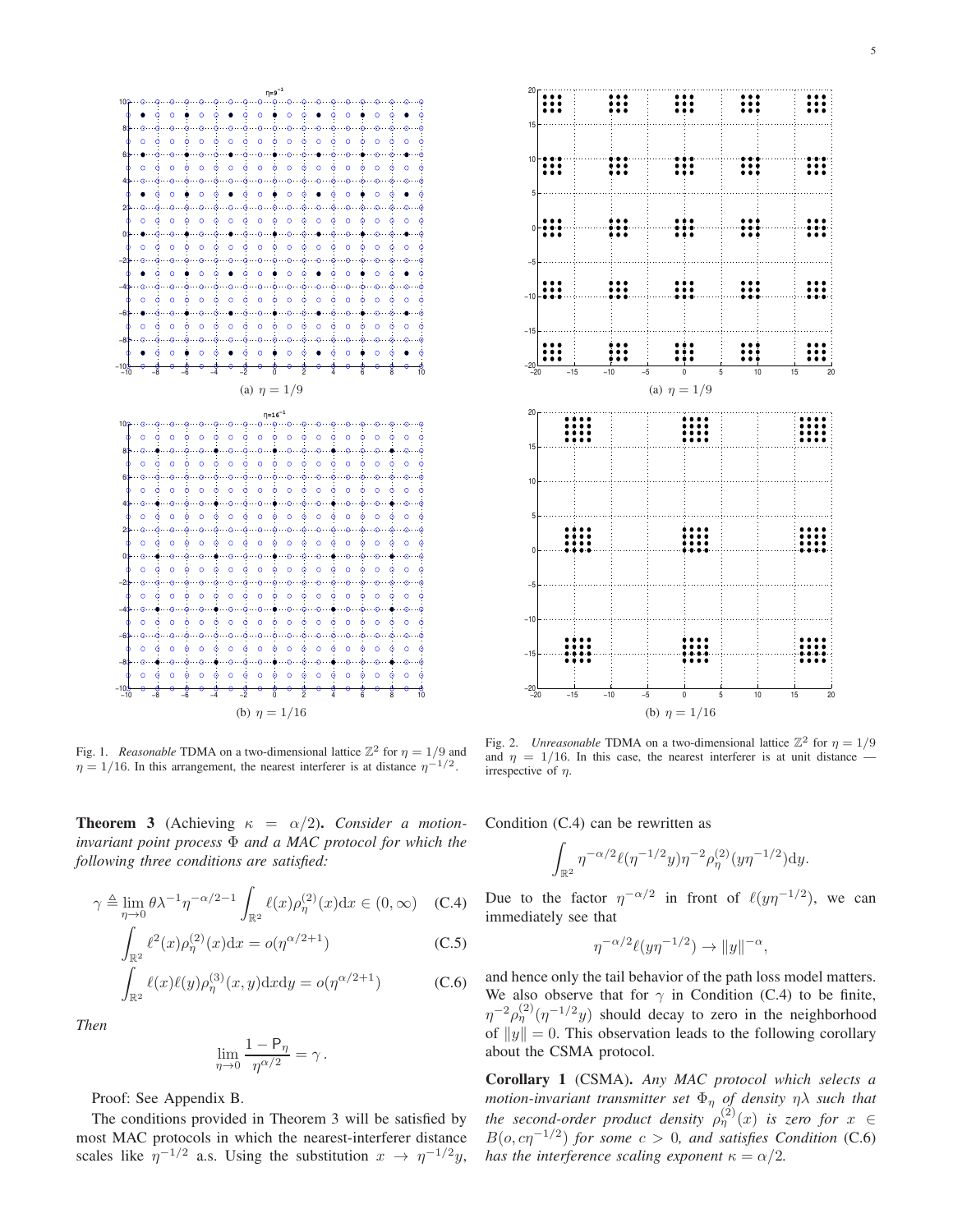Proof: See Appendix C.

The following corollary states that the bounds easily extend to d-dimensional networks. The proof techniques are the same.

**Corollary 2** (d-dimensional networks)**.** *Consider a* d*dimensional motion-invariant point process* Φ *of intensity* λ*, and a MAC scheme that, as a function of a thinning parameter* η*, produces motion-invariant point processes* Φ<sup>η</sup> *of intensity*  $\lambda_t = \eta \lambda$ *. If Condition* (C.1) *in Theorem 1 holds* with  $\mathbb{R}^2$  replaced by  $\mathbb{R}^d$ , and Condition (C.2) holds with  $\eta^{-1/2}$ *replaced by* η <sup>−</sup>1/d*, then*

$$
\mathsf{P}_\eta \sim 1 - \gamma \eta^\kappa \,, \qquad \text{as } \; \eta \to 0 \,,
$$

*where*  $1 \leq \kappa \leq \alpha/d$ *.* 

It can be seen that the condition  $\alpha > d$ , required for finite interference a.s. [6], is reflected in these bounds. If  $\alpha < d$ , the set of possible  $\kappa$  is empty.

In the next section we consider networks with different spatial node distributions and MAC protocols and verify the theoretical results by simulations.

## IV. EXAMPLES AND SIMULATION RESULTS

### *A. Poisson point process (PPP) with ALOHA*

When  $\ell(x) = ||x||^{-\alpha}$ , the success probability in a PPP is well studied [2], [3], [6]; it has been shown to be

$$
P = \exp\left(-\lambda \theta^{2/\alpha} \frac{2\pi}{\alpha} \Gamma(2/\alpha) \Gamma(1 - 2/\alpha)\right).
$$

When ALOHA with parameter  $\eta$  is used as the MAC protocol, the resulting process is also a PPP with density  $\eta\lambda$  and hence the success probability is

$$
P_{\eta} = \exp\left(-\eta \underbrace{\lambda \theta^{2/\alpha} \frac{2\pi}{\alpha} \Gamma(2/\alpha) \Gamma(1 - 2/\alpha)}_{\gamma}\right).
$$

From the above expression we observe that  $P_{\eta} \sim 1 - \eta \gamma$  as  $\eta \to 0$ . For a PPP,  $\rho^{(2)}(x) = \lambda^2$ , and it can be verified that

$$
\gamma = \lambda^{-1} \int_{\mathbb{R}^2} \frac{\rho^{(2)}(x)}{1 + \theta^{-1} \|x\|^{\alpha}} dx,
$$

in accordance with (10) in Theorem 2.

## *B. Hard-core processes*

Hard-core point process possess a minimum distance between the points and hence are useful in modeling CSMA-type MAC protocols. Hard-core processes exhibit an intermediate regularity level between the Poisson point processes and lattice processes. A good model for CSMA are Matern hard-core processes of minimum distance  $h$ , obtained by dependent thinning of a PPP as follows [11, pp. 162]: Each node of the PPP is marked independently with a uniform random number between 0 and 1. A node x with mark  $m(x)$  is retained if the ball  $B(x, h)$  contains no other nodes of with a mark less than  $m(x)$ . Starting with a PPP of intensity  $\lambda_p$ , this leads to a stationary point process of density

$$
\lambda' = \frac{1 - \exp(-\lambda_p \pi h^2)}{\pi h^2}.
$$
\n(13)

Let  $V(x_1, \ldots, x_n)$  denote the area of the intersection of discs of radius h centered around  $x_i$ , with the convention  $V(x_1)$  =  $\pi h^2$ . Also define

$$
f(m_1, ..., m_k) = \n \exp \left( -\lambda_p \sum_{J \subset \{1, ..., k\}} (-1)^{|J|+1} m_{\min\{J\}} \mathbf{V}(J) \right),
$$

where  $\mathbf{V}(J) = \mathbf{V}(x_{a_1}, \dots, x_{a_{|J|}})$ , when  $J = \{a_1, \dots, a_{|J|}\}.$ Then the n-th order product density of the Matern hard-core process [7] is

$$
\rho^{(n)}(x_1, \dots, x_{n-1}) =
$$
\n
$$
\begin{cases}\n0, & \text{if } ||x_i - x_j|| < h, \text{for any } i, j, \\
n! \lambda_p^n \int_A f(m_1, \dots, m_n) dm_1 \dots dm_n, & \text{otherwise}\n\end{cases}
$$
\n(14)

where A is the subset of  $[0, 1]^n$  where  $0 \le m_1 \le \ldots \le m_n \le$ 1.The second-order product density can be easily obtained from (14) to be  $\rho^{(2)}(x) =$ 

$$
\begin{cases}\n0 & r < h \\
\frac{2\Gamma_h(\|x\|)(1 - \exp(-\lambda_p c)) - 2c(1 - \exp(-\lambda_p \Gamma_h(\|x\|)))}{c\Gamma_h(\|x\|)(\Gamma_h(\|x\|) - c)} & h \le \|x\| \le 2h \\
\lambda'^2 & |\|x\| > 2h\n\end{cases}
$$
\n(15)

where  $c = \pi h^2$  and

$$
\Gamma_h(r) = 2\pi h^2 - 2h^2 \arccos\left(\frac{r}{2h}\right) + \frac{r}{2}\sqrt{4h^2 - r^2}.
$$

This second-order product density can also be found in [11, p. 164]. Since the point process is motion-invariant,  $\rho^{(2)}(x)$ only depends on the magnitude of  $x$ .

*1) Hard-core process with ALOHA:* In this case, we start by generating a hard-core point process with intensity  $\lambda = \lambda'$ as given in (13) and then apply independent thinning with probability  $\eta$ . In Figure 3 the success probability in a hardcore process network with ALOHA is shown. As proved in Theorem 2, we observe that  $P_{\eta} \sim 1 - \gamma \eta$ , where  $\gamma$  is given by (10). It can be observed that the outage probability improves as h increases, as expected.

*2) Poisson point process with CSMA:* In this case, we start from a PPP with intensity  $\lambda$  and adjust h to thin the process to a Matern hard-core process of intensity  $\lambda_t = \lambda \eta$ , as given by (13) (where now  $\lambda_p := \lambda$  and the resulting  $\lambda'$  is the transmitter density  $\lambda_t$ ). Since we are interested in small  $\eta$  or, equivalently, large h, we obtain from (13) that  $h \to \sqrt{1/(\pi \eta \lambda)}$  for large h. So we have that the second-order product density  $\rho^{(2)}(x)$ is zero for  $||x|| < \sqrt{1/(\pi \eta \lambda)}$ , and Condition (C.6) can be verified using (14), and hence the conditions of Corollary 1 are satisfied. Hence scaling the inhibition radius with  $\eta^{-1/2}$ between the transmitters leads to  $\kappa = \alpha/2$ , and the constant  $\gamma$  is given by the following corollary.

**Corollary 3.** *When the transmitters are modeled as a Matern hard-core process and the MAC protocol decreases the density by increasing the inhibition radius h such that*  $h = \Theta(\eta^{-1/2})$ *, the spatial contention parameter*  $\gamma$  *is given by* 

$$
\gamma = \frac{\theta \lambda^{\alpha/2} \pi^{\alpha/2} 2^{3-\alpha}}{\alpha - 2} + 4\theta \lambda \pi^2 \int_{1/\sqrt{\lambda \pi}}^{2/\sqrt{\lambda \pi}} \frac{r^{1-\alpha}}{g(r)} dr , \qquad (16)
$$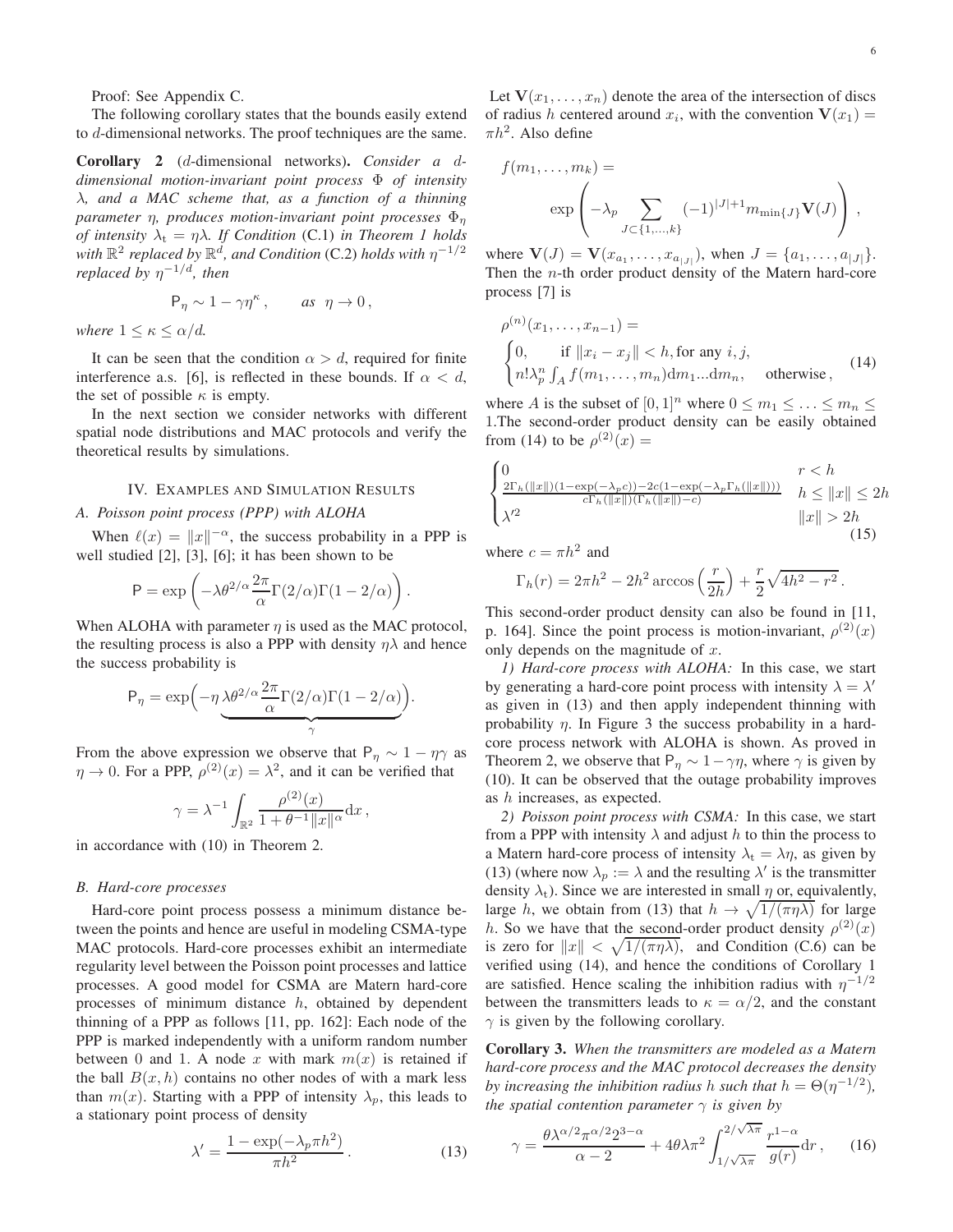

Fig. 3. Simulation of the outage probability of a hard-core point process with ALOHA for a path loss law  $\ell(x) = ||x||^{-4}$  and  $\theta = 2$ . The hard-core radii are  $h = 0$  (PPP),  $h = 0.44$ ,  $h = 0.7$ , and  $h = 1.0$ . The density of the underlying PPP  $\lambda_p$  is adjusted according to (13) so that in all cases,  $\lambda = 0.194$ . It is observed that the decay for small  $\eta$  is indeed linear, as predicted by  $\kappa = 1$ .



Fig. 4. Simulation of the success probability of a PPP of intensity  $\lambda = 0.3$ with CSMA, where the hard-core distance  $h$  is adjusted to achieve intensity 0.3η, for a path loss law  $\ell(x) = ||x||^{-4}$  and  $\theta = 2$ . For comparison, the curve  $1 - \gamma \eta^2$  is also shown.  $\gamma \approx 1.95$  is obtained from Cor. 3. It is observed that the decay for small  $\eta$  is indeed quadratic, as predicted by  $\kappa = \alpha/2 = 2$ .

*where*

$$
g(r) = 2\pi - 2 \arccos\left(\frac{\sqrt{\lambda \pi}}{2}r\right) + \frac{r\sqrt{\lambda \pi}}{2}\sqrt{4 - \pi \lambda r^2}.
$$

Fig. 4 shows a simulation result for a PPP of intensity  $\lambda = 0.3$ , where hard-core thinning with varying radius h is applied to model a CSMA-type MAC scheme, for  $\alpha = 4$ . It can be seen that the outage increases indeed only quadratically with  $\eta$  and that the asymptotic expression provides a good approximation for practical ranges of  $\eta$ . The spatial contention  $\gamma$  can be obtained from (16); it is  $\gamma \approx 1.95$ .

## *C. Poisson cluster processes (PCP)*

A Poisson cluster process [11], [12] consists of the union of finite and independent daughter point processes (clusters)

centered at parent points that form a PPP. The parent points themselves are not included in the process. Starting with a parent point process of density  $\mu$  and deploying c daughter points per parent on average, the resulting cluster process has a density of  $\lambda = \mu c$ . The success probability in a Poisson cluster process, when the number of daughter points in each cluster is a Poisson random variable with mean  $c$  is [8]

$$
P = \exp\left(-\mu \int_{\mathbb{R}^2} \left[1 - \exp(-c\beta(y))\right] dy\right) \times \int_{\mathbb{R}^2} \exp(-c\beta(y)) f(y) dy, \quad (17)
$$

where

$$
\beta(y) = \int_{\mathbb{R}^2} \Delta(x - y) f(x) \mathrm{d}x,
$$

and  $f(x)$  is the density function of the cluster with  $\int_{\mathbb{R}^2} f(x) dx = 1$ . In a Thomas cluster process each point is scattered using a symmetric normal distribution with variance  $\sigma^2$  around the parent. So the density function  $f(x)$  is given by

$$
f(x) = \frac{1}{2\pi\sigma^2} \exp\left(-\frac{\|x\|^2}{2\sigma^2}\right).
$$

The second-order product density for a Poisson cluster process is [6], [11], [12]

$$
\rho^{(2)}(z) = \lambda^2 \left[ 1 + \frac{(f * f)(z)}{\mu} \right],
$$

which, for a Thomas cluster process, evaluates to

$$
\rho^{(2)}(x) = \lambda^2 \left( 1 + \frac{1}{4\pi\sigma^2\mu} \exp\left(-\frac{\|x\|^2}{4\sigma^2}\right) \right). \tag{18}
$$

*1) ALOHA (daughter thinning):* For ALOHA, each node is retained with a probability  $\eta$  and the resulting process is again a cluster process with daughter density  $c\eta$ . Substituting cη for c in (17), it is easy to verify that  $\kappa = 1$  and  $\gamma = \lambda^{-1} \int_{\mathbb{R}^2} \Delta(x) \rho^{(2)}(x) dx$ , verifying Theorem 2. In Fig. 5, various configurations are shown with the corresponding analytical approximation obtained by the numerical computation of  $\gamma$  using (18), and we observe a close match for small  $\eta$ .

*2) Highly clustered MAC (parent thinning):* A high clustered MAC can be obtained by thinning the parents (*i.e.*, keeping or removing entire clusters) instead of the daughter points. This means that all the points induced by a parent point transmit with probability  $\eta$ , and all of them stay quiet with probability  $1 - \eta$ . Such a MAC scheme causes highly clustered transmissions and high spatial contention. Even when the density of transmitting nodes gets very small, there are always nodes near the receiver that are transmitting. Such a MAC scheme violates Condition (C.1) in Theorem 1: The condition in this case is equivalent to

$$
\mathcal{K}_{\eta}([0,1]^2) = \int_{[0,1]^2} \frac{\rho^{(2)}(x)}{\lambda^2} dx = \int_{[0,1]^2} \left[ 1 + \frac{(f * f)(z)}{\eta \mu} \right] dz,
$$

and it follows that  $\lim_{\eta \to 0} \mathcal{K}_{\eta}([0,1]^2) \to \infty$ . From (17), it is easy to observe that

$$
\mathsf{P}_{\eta} \le \int_{\mathbb{R}^2} \exp(-c\beta(y)) f(y) \mathrm{d}y < 1,
$$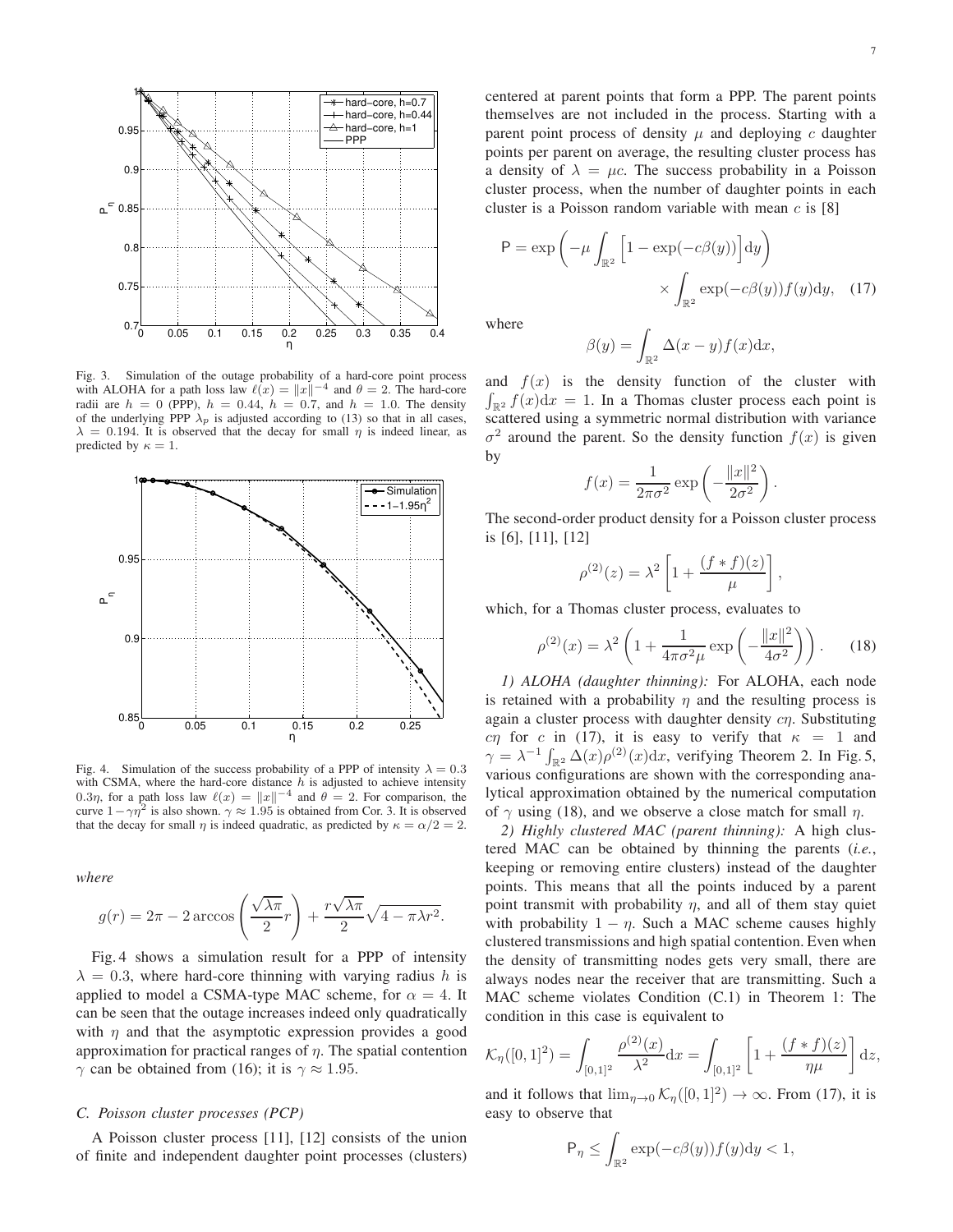

Fig. 5. Simulation of ALOHA on Poisson cluster networks with four different parameters  $\mu$  (parent density) and  $c$  (mean number of point per cluster). In all cases,  $\alpha = 4$ ,  $\theta = 2$ , and the intensity of the cluster process is 0.48. The curve for the PPP is also shown for comparison. The dashed lines are the asymptotic expressions  $P_{\eta} \approx 1 - \gamma \eta$  for the four clustered cases. The values of  $\gamma$  are 3.61, 4.74, 6.54, and 9.73, respectively.

*i.e.*, the probability of success never reaches one because of the interference within the cluster. This is an example of an *unreasonable* MAC protocol.

*3) Clustered MAC (parent and daughter thinning):* The ALOHA and highly clustered MAC schemes can be generalized as follows: For a MAC parameter  $b \in [0, 1]$ , first schedule entire clusters with probability  $\eta^{1-b}$  (parent thinning) and then, within each cluster, each daughter may transmit with probability  $\eta^b$  (daughter thinning). This results in a transmitter process  $\Phi_n$  of intensity  $\eta \lambda$ , as desired. It includes ALOHA as a special case for  $b = 1$ , and pure parent thinning for  $b = 0$ . For  $b < 1$ , the mean nearest-interferer distance scales more slowly than  $\eta^{-1/2}$ , and we expect  $\kappa < 1$ . Indeed, it follows from (17) that  $\kappa = b$  in this case. Fig. 6 shows a simulation result for  $b = \kappa = 1/2$ , which confirms the theoretically predicted sharp decay of the success probability near  $\eta = 0$ .

#### *D.* d*-dimensional TDMA networks*

In a *d*-dimensional lattice network<sup>3</sup>  $\Phi = \mathbb{Z}^d$ , consider a TDMA MAC scheme, where every node transmits once every  $m<sup>d</sup>$  time slots so that only one node in a d-dimensional hypercube of side length m transmits. Since it takes  $m<sup>d</sup>$  time slots for this scheme to give each node one transmit opportunity, it is an  $m^d$ -phase TDMA scheme, and the minimum distance between two transmitters is  $m$ . In a regular single-sided onedimensional m-phase TDMA network with Rayleigh fading the success probability is bounded as  $[1, Eq. (31)]$ 

$$
e^{-\zeta(\alpha)\theta/m^{\alpha}} \le P_{1/m} \le \frac{1}{1 + \zeta(\alpha)\theta/m^{\alpha}},\tag{19}
$$

where  $\zeta$  is the Riemann Zeta function. The following theorem generalizes the bounds to lattices of dimension d.



Fig. 6. Simulation and analytical asymptotic behavior for a Poisson cluster network with a cluster MAC with parameter  $b = 0.5$  for  $\alpha = 4, \theta = 2$ . The cluster process is a Thomas process with  $\mu = 0.1$ ,  $c = 4$ , and  $\sigma =$ 3.6. It is confirmed that for (very) small  $\eta$ , the success probability decreases superlinearly with exponent  $\kappa = 0.5$ .

**Theorem 4.** For  $m^d$ -phase TDMA on d-dimensional square *lattice networks, the success probability is tightly bounded as*

$$
e^{-Z^{(d)}(\alpha)\theta\eta^{\alpha/d}} \le \mathsf{P}_{\eta} \le \frac{1}{1 + Z^{(d)}(\alpha)\theta\eta^{\alpha/d}},\qquad(20)
$$

where  $\eta = m^{-d}$  and  $Z^{(d)}$  is the Epstein Zeta function of order d *[15], defined (in its simplest form) as*

$$
Z^{(d)}(\alpha) \triangleq \sum_{x \in \mathbb{Z}^d \setminus \{o\}} \|x\|^{-\alpha}.
$$

*Proof:* Following the proof of [1, Prop. 3], for an  $m^d$ phase TDMA network

$$
\mathsf{P}_{\eta} = \prod_{x \in \mathbb{Z}^d \setminus \{o\}} \frac{(m||x||)^{\alpha}/\theta}{1 + (m||x||)^{\alpha}/\theta},\tag{21}
$$

Letting  $\theta' = \theta/m^{\alpha}$ , we obtain

$$
\mathsf{P}_{\eta}^{-1} = \prod_{x \in \mathbb{Z}^d \setminus \{o\}} 1 + \theta' / \|x\|^{\alpha} \,. \tag{22}
$$

For the upper bound, ordering the terms according to the powers of  $\theta'$  yields

$$
P_{\eta}^{-1} = 1 + \theta' Z^{(d)}(\alpha) + \theta'^2 (Z^{(d)}(\alpha) - 1) + \dots
$$

Truncating this expansion at the second term, we obtain

$$
\mathsf{P}_{\eta} \le \frac{1}{1 + Z^{(d)}(\alpha)\theta/m^{\alpha}}.\tag{23}
$$

The lower bound in (20) is obtained by noting that  $\eta = m^{-d}$ , taking the logarithm of (22) and using  $\log(1 + x) \leq x$ . L

Fom the above theorem we observe that for a  $d$ -dimensional TDMA network,

$$
\gamma^{(d)} = Z^{(d)}(\alpha)\theta \tag{24}
$$

$$
\kappa^{(d)} = \alpha/d,\tag{25}
$$

in agreement with Theorem 3 and Cor. 2. The conditions of Theorem 3 are satisfied since the support of  $\rho^{(2)}(x)$  is zero

<sup>&</sup>lt;sup>3</sup>with random translation and rotation for motion-invariance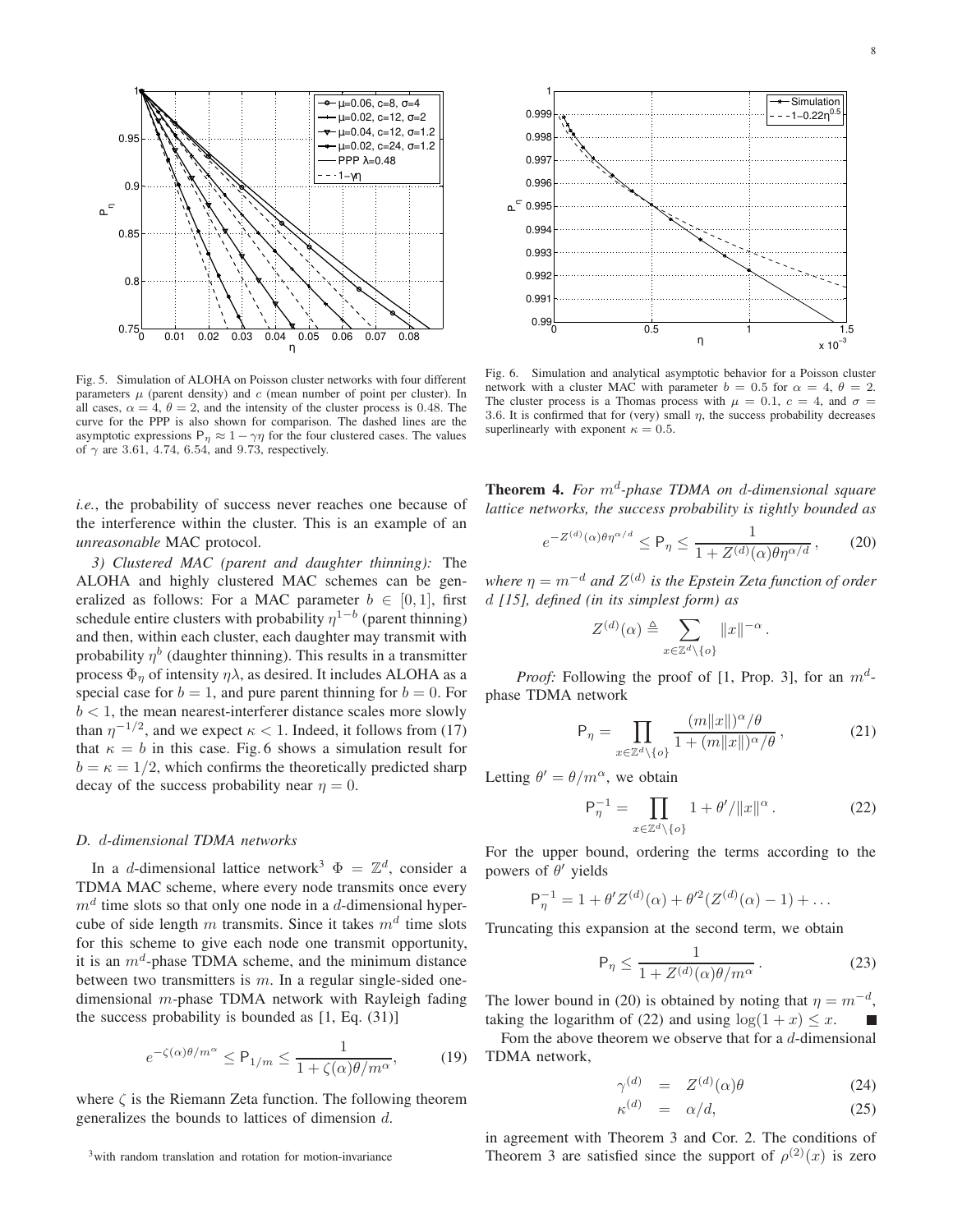

Fig. 7. Bounds (20) for  $m^d$ -phase TDMA lattice network in d-dimensions for  $\alpha = 4$ ,  $\theta = 2$ , such that  $1 - P_\eta = \Theta(\eta^{4/d})$ . The bounds are quite tight, and the decrease in the success probability for higher-dimensional networks is drastic.

for  $||x|| < \eta^{-1/d}$ . In one-dimension,  $Z^{(1)}(\alpha) = 2\zeta(\alpha)$  (which leads to (19) in the one-sided case). For TDMA in 2 and 3 dimensions [16],

$$
\gamma^{(2)} = 4\zeta(\alpha/2)\beta(\alpha/2)\theta
$$
\n
$$
\gamma^{(3)} \approx (4v(\alpha)\zeta(\alpha/2 - 1/2)\beta(\alpha/2 - 1/2)) -
$$
\n
$$
4v(\alpha)\zeta(\alpha - 1) + 8\zeta(\alpha/2)\beta(\alpha/2) - 2\zeta(\alpha))\theta
$$
\n(26)

where  $\beta$  is the Dirichlet beta function and

$$
v(\alpha) = \frac{\sqrt{\pi} \Gamma(\alpha/2 - 1/2)}{\Gamma(\alpha/2)}.
$$

In particular for  $\alpha = 4$ ,

$$
\gamma^{(2)} = \frac{2\pi^2}{3} G\theta \approx 6.03 \theta
$$
  

$$
\gamma^{(3)} \approx \left(2\pi\zeta(3/2)\beta(3/2) - 2\pi A + \frac{4\pi^2}{3}G - \frac{\pi^4}{45}\right)\theta
$$
  

$$
\approx 16.53 \theta.
$$

where  $G \approx 0.916$  is Catalan's constant, and  $A = \zeta(3) \approx$ 1.202 is Apéry's constant. As expected, the spatial contention increases significantly from 2 to 3 dimensions.

Results on  $Z^{(d)}(\alpha)$  for other special cases are presented in [16], a general method to compute  $Z^{(d)}(\alpha)$  efficiently can be found in [17]. In Figure 7, the upper and lower bounds for the success probability are plotted for  $d = 1, 2, 3$  with  $\alpha = 4$ ,  $\theta = 2.$ 

## *E. Extensions*

*1) Different fading distributions:* The results in this paper can be easily extended to any fading distribution between the typical receiver and the interferer's as long as the distribution of the received power from the intended transmitter S is exponential. In this case only the definition of  $\Delta(x)$  has to be modified (generalized) to

$$
\Delta(x) = 1 - \mathcal{L}_{h}(\theta \ell(x)),
$$



Fig. 8. Simulation of the outage probability of a hard-core point process with ALOHA, for a path loss law  $\ell(x) = ||x||^{-4}$  and  $\theta = 2$ . The hard-core radius is  $h = 1.5$ , and the typical transmitter and the receiver are swapped.

and the rest of the derivations remain the same. Generalizing the results to non-exponential S would require techniques that are significantly different from the ones used here.

*2) Swapping transmitter and receiver:* Until now, we have analyzed the case where we declared the typical node at the origin to be the receiver under consideration. This way, the notation was simplified, and there was no need to add an additional receiver node. If instead, the typical transmitter is at the origin and its receiver is at a distance  $R$ , such that  $\ell(R) = 1$ , then the results change as follows:

1) ALOHA MAC protocol (Theorem 2): The new spatial contention parameter is

$$
\gamma_{\text{new}} = \lambda^{-1} \int_{\mathbb{R}^2} \rho^{(2)}(x) \Delta(x) \mathrm{d}x,
$$

where  $\Delta(x) = \frac{1}{1 + \theta^{-1} \ell(x-y)^{-1}}$ , and  $y = (\tilde{R}, 0)$ , where  $\tilde{R}$  is the solution to  $\ell(\Vert x \Vert) = 1$ .

2) Minimum-distance protocols (Theorem 3): The spatial contention parameter does not change and is given by  $(C.4)$ .

In Figure 8, the success probability for ALOHA is plotted for the Matern hard-core process with the transmitter and the receiver exchanged, and we can observe that the outage is still linear asymptotically. For CSMA, see Figure 9 for an illustration of  $P_n$  and the asymptotic curve for the CSMA Matern process, when the transmitter and the receiver are swapped. As predicted, we observe that swapping the transmitter and the receiver has no effect on the asymptotic behavior.

*3) Varying the link distance:* Going back to the case where the typical *receiver* is at the origin, but its desired transmitter is at a general distance  $R$ , then we have the following changes:

1) ALOHA MAC protocol (Theorem 2): The spatial contention parameter is

$$
\gamma_{\text{new}} = \lambda^{-1} \int_{\mathbb{R}^2} \rho^{(2)}(x) \Delta(x) \mathrm{d} x,
$$

where

$$
\Delta(x) = \frac{1}{1 + \theta^{-1} \ell(R) \ell(x)^{-1}} \, .
$$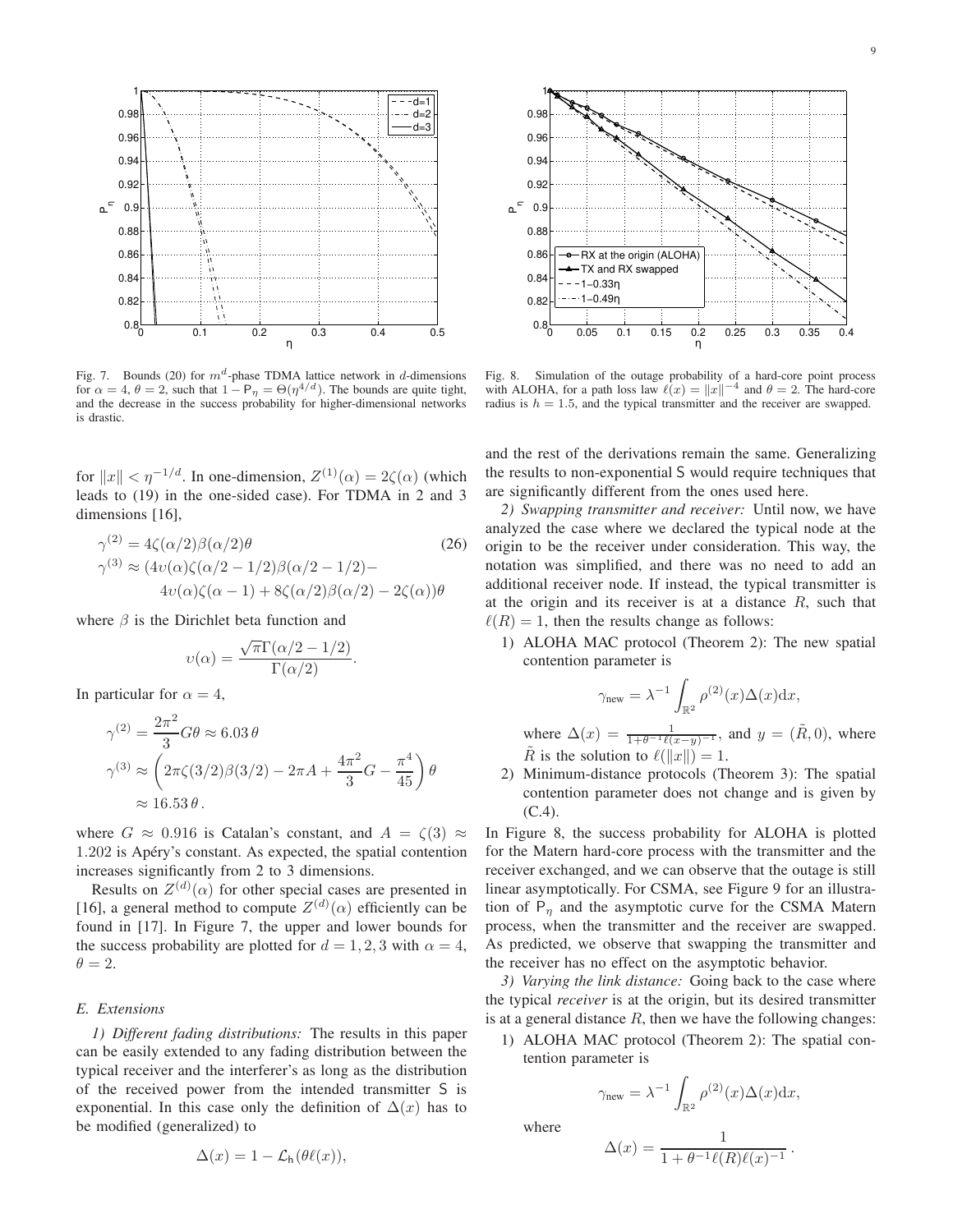

Fig. 9. Simulation of the success probability of a PPP of intensity  $\lambda = 0.3$ with CSMA, where the hard-core distance  $h$  is adjusted to achieve intensity 0.3η, for a path loss law  $\ell(x) = ||x||^{-4}$  and  $\theta = 2$ . The typical transmitter and the receiver at a distance  $R = 1$  are swapped, and for comparison the asymptotic curve  $1 - 1.95\eta^2$  is also shown.



Fig. 10. Simulation of the success probability of Matern hard-core point process with CSMA for varying TX-RX distance and for fixed  $\eta$ . The tuning parameter  $\eta$  is fixed at  $\eta = 0.052$  which corresponds to  $h = 4.5$  for  $\lambda_p = 1$ . The path loss exponent is 4 and  $\theta = 2$ .

## 2) Minimum-distance protocols (Theorem 3): We have

$$
\gamma_{\text{new}} = \lim_{\eta \to 0} \theta \ell(R)^{-1} \lambda^{-1} \eta^{-\alpha/2 - 1} \int_{\mathbb{R}^2} \ell(x) \rho_{\eta}^{(2)}(x) dx,
$$
  
*i.e.*,  $\gamma$  gets multiplied by  $\ell(R)^{-1}$ . (27)

We observe that the spatial contention parameter  $\gamma$  is scaled by  $R^2$  in the case of a PPP with ALOHA, while for minimumdistance protocols (Matern hard-core processes)  $\gamma$  gets scaled by  $R^{\alpha}$ . In Figure 10, the success probability  $P_s$  of the CSMA protocol is plotted with respect to R for  $\alpha = 4$ , and the  $R<sup>4</sup>$  dependency is confirmed. For other node distributions and MAC schemes, we presume that  $\gamma$  scales like  $R^{2\kappa}$  (for large R), since scaling the space  $\mathbb{R}^2$  by R changes the density by  $R<sup>2</sup>$ . The interference scaling exponent  $\kappa$  does not change by swapping the typical transmitter and receiver, nor by changing the link distance.

| Node distribution | <b>MAC</b>   | Tuning parameter: $\eta$                           |
|-------------------|--------------|----------------------------------------------------|
| <b>PPP</b>        | <b>ALOHA</b> | Probability of transmission                        |
| Hard-core process | <b>ALOHA</b> | Probability of transmission                        |
| Hard-core process | <b>CSMA</b>  | $1-\exp(-\lambda_p\pi h^2)$<br>$\lambda_n \pi h^2$ |
| <b>PCP</b>        | <b>ALOHA</b> | Probability of transmission                        |
| $d$ -dim. lattice | $m^d$ TDMA   | $m^{-d}$                                           |

TABLE I

THIS TABLE SUMMARIZES THE VALUES OF THE TUNING PARAMETER  $\eta$ FOR DIFFERENT INITIAL NODE DISTRIBUTIONS AND MAC PROTOCOLS. SEE SECTION IV FOR A DETAILED EXPLANATION OF THE POINT PROCESSES AND MAC PROTOCOLS UNDER CONSIDERATION.

| Class          | Range of $\kappa$           | Scaling                            | Remark        |
|----------------|-----------------------------|------------------------------------|---------------|
| R <sub>1</sub> | $\kappa=1$                  | on average                         | <b>ALOHA</b>  |
| R <sub>2</sub> | $1 \lt \kappa \lt \alpha/2$ | $\eta^{-a}$ , $0 < a < 1/2$ , a.s. | soft-core MAC |
| R <sub>3</sub> | $\kappa = \alpha/2$         | $\sim$ a.s.                        | CSMA/TDMA     |

TABLE II

SUMMARY OF THE RESULTS AND PROPOSED MAC TAXONOMY FOR REASONABLE MAC SCHEMES. THE SCALING COLUMN INDICATES THE NEAREST-NEIGHBOR DISTANCE SCALING LAW AS  $\eta \to 0$ .

## V. CONCLUSIONS

We have derived the asymptotics of the outage probability at low transmitter densities for a wide range of MAC protocols. The asymptotic results are of the form  $P_{\eta} \sim 1 - \gamma \eta^{\kappa}, \eta \to 0$ , where  $\eta$  is the fraction of nodes selected to transmit by the MAC. The two parameters  $\kappa$  and  $\gamma$  are related to the network and to the MAC:  $\gamma$  is the intrinsic *spatial contention* of the network introduced in [1], while κ is the *interference scaling exponent* quantifying the *coordination level* achieved by the MAC, introduced in this paper. We studied  $P_n$  under the signal-to-interference ratio (SIR) model, for Rayleigh fading and with power-law path loss.

The numerical results indicate that for reasonable MAC schemes, the asymptotic result approximates the true success probability quite well for  $P_n > 85\%$ . In terms of  $\eta$ , this means that the approximation is good as long as  $\eta < \eta_{\text{max}}$ , where

$$
\eta_{\text{max}} \approx \left(\frac{0.15}{\gamma}\right)^{1/\kappa}
$$

.

So for small  $\gamma$  and  $\kappa = \alpha/2$ , the range of  $\eta$  for which the approximation is good is fairly large.

Table II summarizes our findings and proposes a taxonomy for reasonable MAC schemes. ALOHA belongs to class R1  $(\kappa = 1)$ , irrespective of the underlying node distribution; hardcore MACs such as reasonable TDMA and CSMA are in class R3 ( $\kappa = \alpha/2$ ); while soft-core MACs which guarantee a nearest-transmitter scaling smaller than  $\eta^{-1/2}$  are in class R2. Per Definition 1, the union of these three classes corresponds to the set of reasonable MAC schemes.

Unreasonable MAC schemes are of less practical interest, but it is insightful to extend the taxonomy to these MAC schemes and give the ranges of the parameters  $\kappa$  and  $\gamma$ that pertain to them. The first class of unreasonable MAC schemes, denoted as U1, includes those MAC schemes for which the success probability goes to 1 but  $\kappa < 1$ . This class is exemplified by the clustered MAC on a Poisson cluster process described in Subsection IV-C3. Next, the example of highly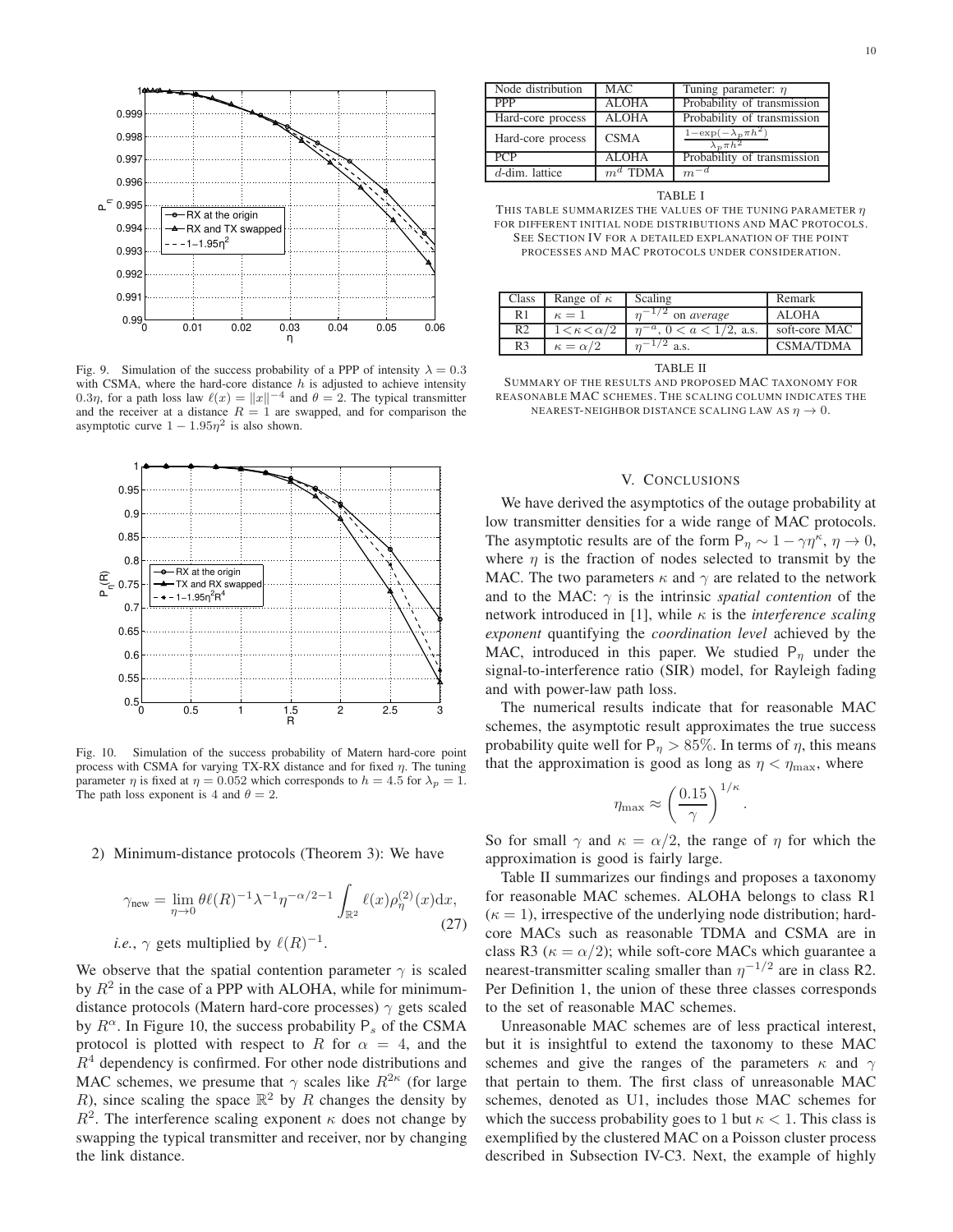| Class | Characteristic | Example                    |
|-------|----------------|----------------------------|
| II    | $0<\kappa<1$   | Cluster process in Fig. 6  |
| 112   |                | Cluster process with $b=0$ |
| 113   |                | TDMA scheme in Fig. 2      |

TABLE III EXTENSION OF THE MAC TAXONOMY TO UNREASONABLE MAC SCHEMES.

clustered MACs (parent thinning) in Subsection IV-C2 shows that there exist MAC schemes for which  $P_0 = \lim_{n\to 0} P_n <$ 1. To incorporate such cases in our framework, we may generalize the asymptotic success probability expression to  $P_{\eta} \sim P_0 - \gamma \eta^{\kappa}$  for  $P_0 \le 1$ . This is Class U2. Lastly, there is an even more unreasonable class of MAC schemes, for which the success probability *decreases* as  $\eta \to 0$ , which implies that  $\gamma$  < 0. The TDMA scheme in Fig. 2 is an example of such an *extremely unreasonable* MAC scheme, which constitutes Class U3. A summary of this taxonomy of unreasonable MAC schemes is given in Table III.

The different classes of MAC schemes can also be distinguished by the slope of the success probability at  $\eta = 0$ . A U1 MAC scheme has a slope of minus infinity, Class R1 has slope  $-\gamma < 0$ , and Classes R2 and R3 have slope 0. Class U2 also has zero slope but  $P_0 < 1$ , and U3 has a *positive* slope at  $\eta = 0$ , which is of course only possible if again  $P_0 < 1$ .

Another way of looking at the different classes of MACs is their behavior in terms of repulsion or attraction of transmitters. Class R1 (ALOHA) is neutral, it does not lead to repulsion or attraction, and whatever the underlying point process is, as  $\eta \to 0$ ,  $\Phi_{\eta}$  approaches a PPP. Classes R2 and R3 induce repulsion between transmitters, which leads to the improved scaling behavior. Classes U1 to U3, on the other hand, induce clustering of transmitters.

While it is possible to achieve  $\kappa = \alpha/2$  (class R3) for all point processes by choosing a good MAC scheme, it is also possible to end up in classes U1, U2, U3 for all point processes by choosing increasingly more unreasonable MACs. This indicates that for  $\kappa$  (and the sign of  $\gamma$ ) only the MAC scheme matters, not the properties of the underlying point process. As a consequence, *at high SIR, a good outage performance can always be achieved, even if the point process exhibits strong clustering*. Conversely, if the MAC scheme is chosen such that it favors transmissions by nearby nodes, the performance will be bad even if the points are arranged in a lattice.

Our results also motivate the following conjecture: For all  $0 \leq \eta \leq 1$ , we conjecture that the success probability  $P_{\eta}$  of any network with a *reasonable MAC* is bounded by

$$
1 - \gamma \eta^{\kappa} \le P_{\eta} \le \frac{1}{1 + \gamma \eta^{\kappa}},\tag{28}
$$

where  $\gamma > 0$  and  $\kappa \ge 1$  are two unique parameters. The conjecture certainly holds in the case of ALOHA on the PPP (for all dimensions) per (6) and for (reasonable) TDMA on the lattice per (20).

When the transmitter and the receiver are swapped, this conjecture has to be modified to be valid for all  $\eta$ . The conjecture as stated still holds for small  $\eta$ , though.

#### APPENDIX

# *A. Proof of Theorem 1*

*Proof:* Part 1 (lower bound): We first prove that  $\kappa \geq 1$ . We will show that  $1 - P_{\eta} = O(\eta)$ , which implies the result. From (4) we have

$$
P_{\eta} = \mathbb{E}^{!o} \exp\left(-\theta \sum_{x \in \Phi_{\eta}} h_x \ell(x)\right) \tag{29}
$$

$$
\stackrel{(a)}{=} \mathbb{E}^{!o} \left[ \prod_{x \in \Phi_{\eta}} \mathbb{E} \exp(-\theta h_x \ell(x)) \right]
$$
\n
$$
\stackrel{(a)}{=} \mathbb{E}^{!o} \left[ \prod_{x \in \Phi_{\eta}} \frac{1}{1 + \theta \ell(x)} \right]
$$
\n(30)

$$
= \mathbb{E}^{!o} \left[ \prod_{\mathsf{x} \in \Phi_{\eta}} 1 - \Delta(\mathsf{x}) \right], \tag{31}
$$

where (a) is obtained by the independence of  $h_x$  and (b) follows from the Laplace transform of an exponentially distributed random variable, and  $\Delta(x)$  is given in (7). Using the inequality

$$
\prod (1 - y_i) \ge 1 - \sum y_i, \quad y_i < 1,
$$

we obtain

 $\mathsf{P}_{\eta} \geq 1 - \mathbb{E}^{\mathsf{!o}} \sum$  $x \in \Phi_{\eta}$  $\Delta(x)$ . (32)

Hence

$$
\frac{1 - P_{\eta}}{\eta^{1 - \epsilon}} \leq \eta^{\epsilon - 1} \mathbb{E}^{!o} \sum_{x \in \Phi_{\eta}} \Delta(x)
$$
  
= 
$$
\eta^{\epsilon} \lambda \int_{\mathbb{R}^2} (\lambda \eta)^{-2} \rho_{\eta}^{(2)}(x) \Delta(x) dx, \qquad (33)
$$

where  $\rho_{\eta}^{(2)}(x)$  is the second-order product density of  $\Phi_{\eta}$ . Eqn. (33) follows from the definitions of the second-order product density and the second-order reduced moment measure  $\mathcal{K}_{\eta}(B)$ . Tesselating the plane by unit squares  $S_{kj}$  =  $[k, k+1] \times [j, j+1]$  yields

$$
\int_{\mathbb{R}^2} \lambda_t^{-2} \rho_{\eta}^{(2)}(x) \Delta(x) dx = \lambda_t^{-2} \sum_{(k,j) \in \mathbb{Z}^2} \int_{S_{kj}} \rho_{\eta}^{(2)}(x) \Delta(x) dx.
$$

Let  $\Delta_{kj} \triangleq \Delta(\min\{\Vert x \Vert, x \in S_{kj}\})$ . Since  $\Delta(x)$  is a decreasing function of  $||x||$ , we have

$$
\int_{\mathbb{R}^2} \lambda_t^{-2} \rho_{\eta}^{(2)}(x) \Delta(x) dx < \lambda_t^{-2} \sum_{(k,j) \in \mathbb{Z}^2} \Delta_{kj} \int_{S_{kj}} \rho_{\eta}^{(2)}(x) dx
$$
\n
$$
= \sum_{(k,j) \in \mathbb{Z}^2} \Delta_{kj} \mathcal{K}_{\eta}(S_{kj})
$$
\n
$$
\overset{(a)}{\leq} C_{[0,1]^2}(\eta) \sum_{(k,j) \in \mathbb{Z}^2} \Delta_{kj}
$$
\n
$$
\overset{(b)}{\leq} \infty,
$$

where  $(a)$  follows from the transitive boundedness property of a PPD measure (see (8) for the definition of the constant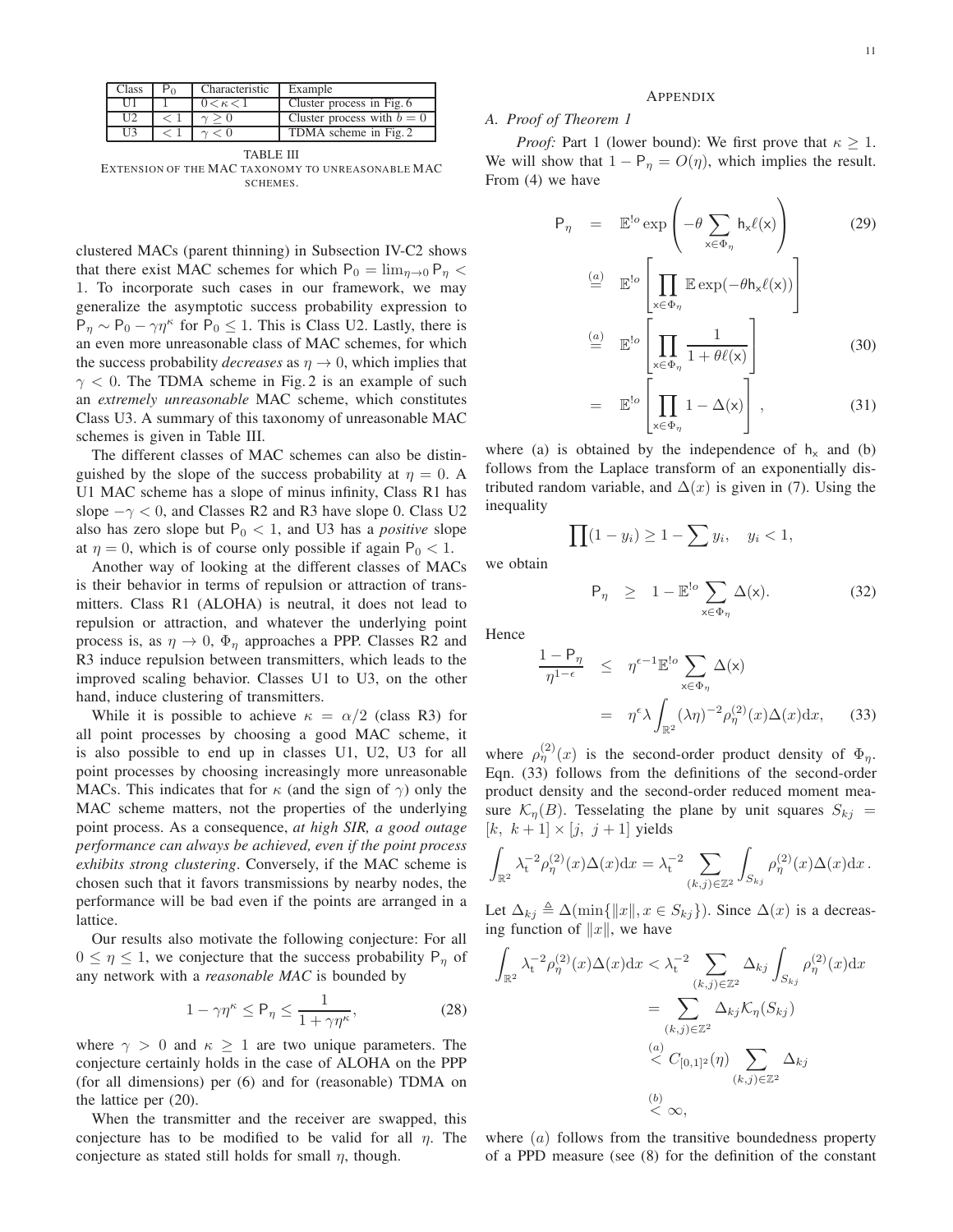$C_{[0,1]^2}(\eta)$ , and (b) follows from Condition (C.1) and since for  $\alpha > 2$ ,  $\sum_{(k,j)\in\mathbb{Z}^2} \Delta_{kj} < \infty$ . Hence it follows from (33) that

$$
\lim_{\eta\to 0}\frac{1-{\sf P}_{\eta}}{\eta^{1-\epsilon}}=0\,,
$$

which concludes the proof of the lower bound.

Part 2 (upper bound): Next we prove that  $\kappa \le \alpha/2$ . We will show that  $1 - P_\eta = \Omega(\eta^{\alpha/2})$ , which implies the result. The success probability is

$$
\begin{array}{rcl}\n\mathsf{P}_{\eta} & = & \mathbb{E}^{\mathsf{!o}} \left[ \prod_{\mathsf{x} \in \Phi_{\eta}} \frac{1}{1 + \theta \ell(\mathsf{x})} \right] \\
& \leq & \mathbb{E}^{\mathsf{!o}} \left[ \prod_{\mathsf{x} \in \Phi_{\eta} \cap B(o, R\eta^{-1/2})} \frac{1}{1 + \theta \ell(\mathsf{x})} \right] \\
& \leq & \mathbb{E}^{\mathsf{!o}} \left[ \frac{1}{1 + \theta \ell(R\eta^{-1/2})} \right]^{\Phi_{\eta}(B(o, R\eta^{-1/2}))}\n\end{array}
$$

As  $\eta \to 0$ ,  $\ell(R\eta^{-1/2}) \sim R^{-\alpha} \eta^{\alpha/2}$ , and using the identity  $(1+x)^{-k} \sim 1 - kx$  for small x we obtain

$$
\lim_{\eta \to 0} \frac{1 - P_{\eta}}{\eta^{\alpha/2}} \geq \lim_{\eta \to 0} \mathbb{E}^{\log}[\Phi_{\eta}(B(o, R\eta^{-1/2}))]\theta R^{-\alpha}
$$
\n
$$
= \lim_{\eta \to 0} \eta \lambda K_{\eta}(R\eta^{-1/2})\theta R^{-\alpha}
$$
\n
$$
\stackrel{(a)}{>} 0,
$$

where  $(a)$  follows from  $(C.2)$ . This concludes the proof of the upper bound on  $\kappa$ .

#### *B. Proof of Theorem 3*

*Proof:* From (11) we have

$$
\mathsf{P}_{\eta} = \mathbb{E}^{!o} \prod_{\mathsf{x} \in \Phi_{\eta}} \frac{1}{1 + \theta \ell(\mathsf{x})}.
$$

It is easy to observe that

$$
\mathbb{E}^{l_o} \exp \left( -\theta \sum_{x \in \Phi_{\eta}} \ell(x) \right) \le P_{\eta} \le \mathbb{E}^{l_o} \Big[ \frac{1}{1 + \theta \sum_{x \in \Phi_{\eta}} \ell(x)} \Big]. \tag{34}
$$

Let  $I_{\eta} = \sum_{x \in \Phi_{\eta}} \ell(x)$ . By Jensen's inequality we have

$$
\mathsf{P}_{\eta} \ge \exp\left(-\theta \mathbb{E}^{!o} \mathsf{I}_{\eta}\right)
$$
  
=  $\exp\left(-\theta \eta^{-1} \lambda^{-1} \int_{\mathbb{R}^2} \rho_{\eta}^{(2)}(x) \ell(x) dx\right).$ 

By Condition (C.4), we obtain

$$
\lim_{\eta\to 0}\frac{1-{\sf P}_{\eta}}{\eta^{\alpha/2}}\leq \gamma.
$$

To show the converse, we upper bound  $P_n$  as

$$
\begin{array}{rcl}\n\mathsf{P}_{\eta} & \leq & \mathbb{E}^{\text{!o}} \left[ \frac{1}{1 + \theta \mathsf{I}_{\eta}} \right] \\
& \leq & 1 - \mathbb{E}^{\text{!o}} [\theta \mathsf{I}_{\eta}] + \mathbb{E}^{\text{!o}} [\theta^2 \mathsf{I}_{\eta}^2].\n\end{array} \tag{35}
$$

It is easy to show that

$$
\lambda \eta \mathbb{E}^{!o}[\mathbf{I}_{\eta}^{2}] = \int_{\mathbb{R}^{2}} \ell^{2}(y) \rho_{\eta}^{(2)}(y) \mathrm{d}y + \int_{\mathbb{R}^{2}} \int_{\mathbb{R}^{2}} \ell(x) \ell(y) \rho^{(3)}(x, y) \mathrm{d}x \mathrm{d}y, \qquad (36)
$$

which, combined with Conditions (C.5) and (C.6) implies  $\mathbb{E}^{\lfloor 0 \rfloor} [\mathbb{I}_\eta^2] \eta^{-\alpha/2} \to 0$  as  $\eta \to 0$ . Hence it follows from (35) that

$$
\lim_{\eta \to 0} \frac{1 - \mathsf{P}_{\eta}}{\eta^{\alpha/2}} \ge \lim_{\eta \to 0} \theta \eta^{-\alpha/2} \mathbb{E}^{!o}[\mathbf{I}_{\eta}] = \gamma.
$$

#### *C. Proof of Corollary 1*

*Proof:* We show that in this case, Condition (C.4) holds. We focus on the singular path loss law  $\ell(x) = ||x||^{-\alpha}$ ; the other cases follow in a similar manner. Let  $C_1 \triangleq \gamma \lambda/\theta$ . We have

$$
C_1 = \int_{\mathbb{R}^2} \|y\|^{-\alpha} \rho_{\eta}^{(2)} (y \eta^{-1/2}) \eta^{-2} dy.
$$

Since the support of  $\rho_{\eta}^{(2)}(x)$  lies in  $B(o, c\eta^{-1/2})^c \triangleq \mathbb{R}^2 \setminus \mathbb{R}^2$  $B(o, c\eta^{-1/2})$  we have

$$
C_1 = \int_{B(o, c\eta^{-1/2})^c} \|y\|^{-\alpha} \rho_{\eta}^{(2)} (y\eta^{-1/2}) \eta^{-2} dy.
$$

Using the substitution  $y\eta^{-1/2} \to x$  we obtain

$$
C_1 = \eta^{-1-\alpha/2} \int_{B(o,c\eta^{-1/2})^c} ||x||^{-\alpha} \rho_{\eta}^{(2)}(x) dx.
$$

Letting  $A_k = B(o, ck\eta^{-1/2})$ , we have

$$
C_1 = \eta^{-1-\alpha/2} \sum_{m=1}^{\infty} \int_{A_{m+1} \setminus A_m} ||x||^{-\alpha} \rho_{\eta}^{(2)}(x) dx
$$
  
\n
$$
\leq \eta^{-1-\alpha/2} \sum_{m=1}^{\infty} (cm\eta^{-1/2})^{-\alpha} \int_{A_{m+1} \setminus A_m} \rho_{\eta}^{(2)}(x) dx
$$
  
\n
$$
\stackrel{(a)}{=} \eta \sum_{m=1}^{\infty} (cm)^{-\alpha} [K_{\eta}(\eta^{-1/2}(m+1)) - K_{\eta}(\eta^{-1/2}m)],
$$

where (a) follows from the identity  $\int_{B(o,R)} \rho_{\eta}^{(2)}(x) dx \equiv$  $\lambda_t^2 K_\eta(R)$ . For large R, we have  $K(R) \sim \pi R^2$ , hence

$$
K_{\eta}(\eta^{-1/2}(m+1)) - K_{\eta}(\eta^{-1/2}m) \sim \pi \eta^{-1}(2m+1),
$$

and thus  $C_1 < \infty$  for  $\alpha > 2$ . Using a similar method, Condition (C.5) can also be shown to hold in this case. So in CSMA networks whose inhibition radius scales as  $\eta^{-1/2}$ , the conditions in Theorem 3 are satisfied and  $\kappa = \alpha/2$ . г

#### **REFERENCES**

- [1] M. Haenggi, "Outage, Local Throughput, and Capacity of Random Wireless Networks," *IEEE Transactions on Wireless Communications*, vol. 8, no. 8, pp. 4350–4359, Aug. 2009.
- [2] F. Baccelli, B. Blaszczyszyn, and P. Mühlethaler, "An ALOHA Protocol for Multihop Mobile Wireless Networks," *IEEE Transactions on Information Theory*, vol. 52, no. 2, pp. 421–436, Feb. 2006.
- [3] S. Weber, X. Yang, J. G. Andrews, and G. de Veciana, "Transmission Capacity of Wireless Ad Hoc Networks with Outage Constraints," *IEEE Transactions on Information Theory*, vol. 51, no. 12, pp. 4091–4102, Dec. 2005.